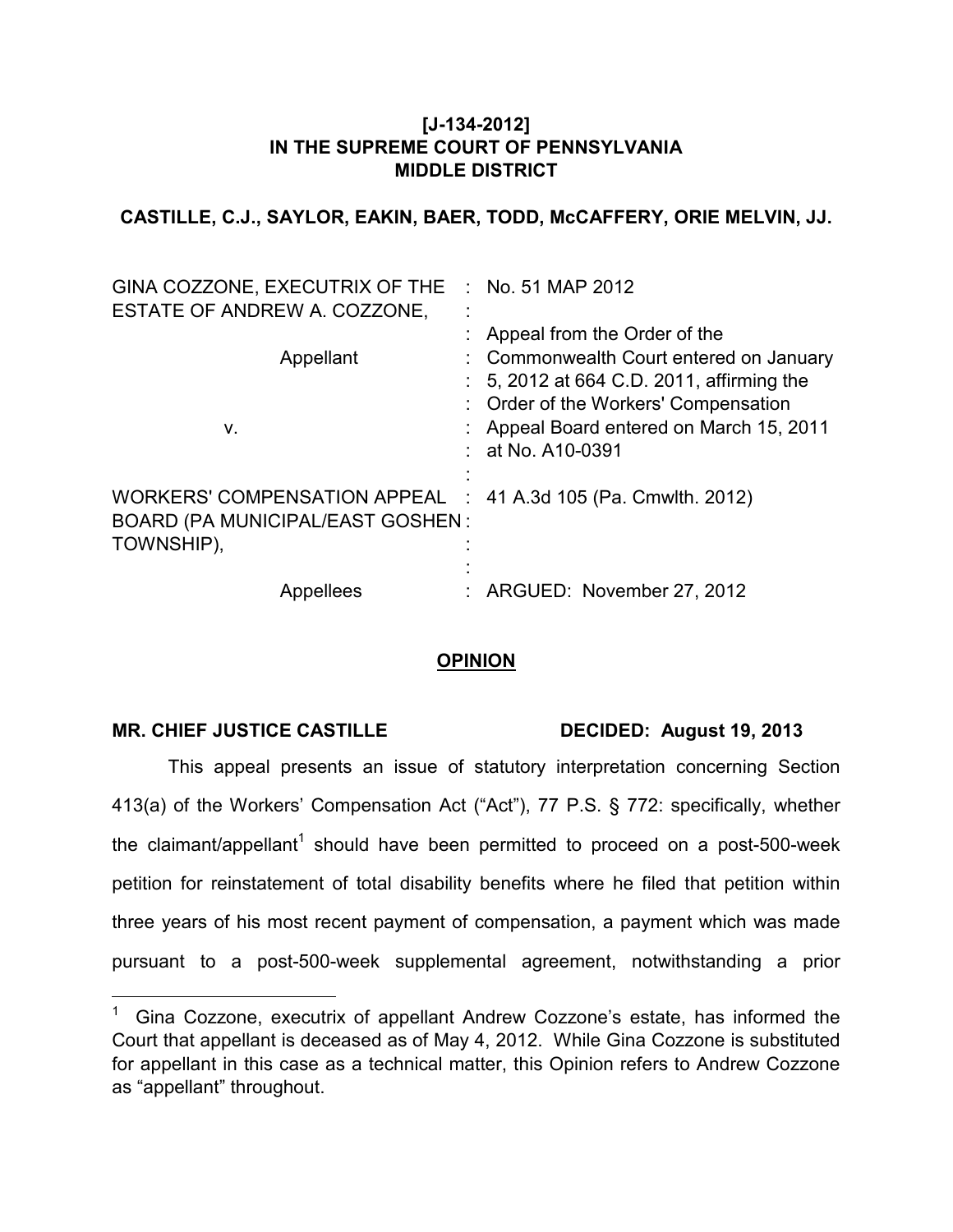suspension of payments due to his return to work without a loss in earning capacity. In resolving this question, the Court is called upon to determine whether expiration of the 500-week period set forth within the Act (also referred to, *infra*, as a statute of repose) operates as a bar to the assertion of total disability claims by employees who have experienced a suspension of benefits; that determination requires the Court to examine the Commonwealth Court's decisional law in this area. Finally, to properly decide the case, we must examine the effect of payments made pursuant to supplemental agreements upon an otherwise expired workers' compensation claim. The Commonwealth Court below affirmed the Workers' Compensation Appeal Board's ("WCAB") reversal of a Workers' Compensation Judge's ("WCJ") decision granting appellant's reinstatement and penalty petitions. For reasons that follow, we hold that appellant's reinstatement petition was not timely filed. Accordingly, we affirm the order of the Commonwealth Court, albeit for different reasons.

**I.** 

On January 24, 1989, appellant sustained serious back injuries when he fell through a roof in the course of his employment with East Goshen Township ("Township"). On February 6, 1989, the Township issued a notice of compensation payable pursuant to which appellant received total disability benefits until he returned to his pre-injury position on September 20, 1989, with no loss of earnings. Over thirteen years later, on May 19, 2003, the parties entered into an agreement reinstating appellant's total disability benefits from February 24, 2003, to March 17, 2003. His total disability benefits were then reinstated again from June 17, 2005, to August 29, 2005. And on June 20, 2007, his total disability benefits were once again reinstated. On November 27, 2007, appellant began working in a modified-duty position for a different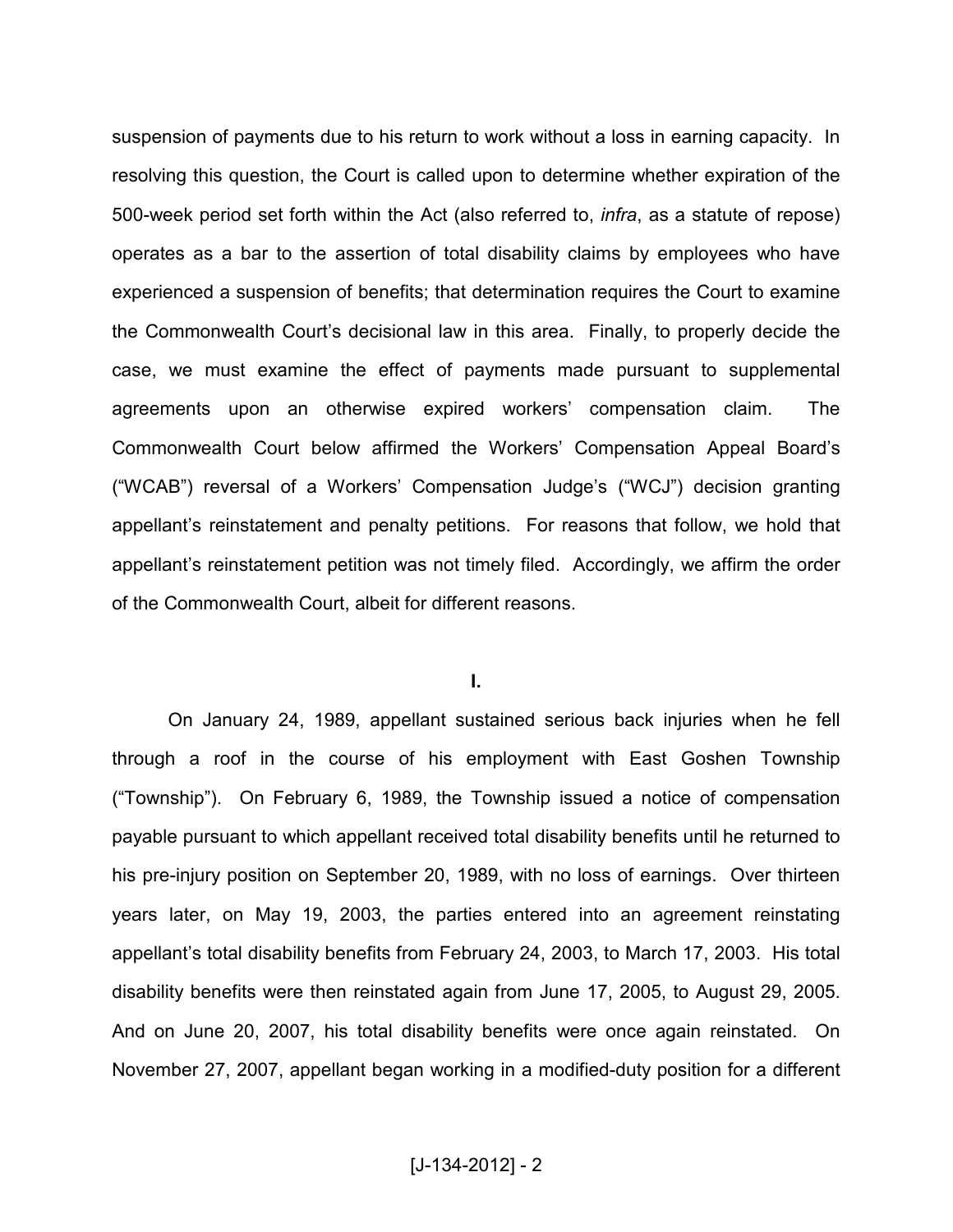employer as a result of which the parties entered into an agreement on January 7, 2008, reducing appellant's benefits status from total to partial disability. Appellant worked for his new employer until January 24, 2008, at which time he felt that he was no longer capable of performing his modified duties.

On September 26, 2008, appellant filed the underlying reinstatement petition, seeking a modification of his disability status from partial to total disability effective January 24, 2008. On January 25, 2009, the Township ceased making the partial disability payments due according to the January 7, 2008 agreement, raising the issue at a hearing before a WCJ on the following day, January 26, 2009. On February 25, 2009, appellant filed a penalty petition stating that the Township violated the Act by unilaterally ceasing payments. The two petitions were consolidated.

On February 25, 2010, the WCJ granted appellant's reinstatement petition, finding appellant to be credible, and crediting the deposition testimony of appellant's medical expert, a physician board certified in pain management, that appellant was no longer able to perform the modified-duty position upon which his change from total to partial disability status was predicated. The WCJ also granted appellant's penalty petition, concluding that the Township violated the Act by unilaterally ceasing payments due under the January 7, 2008 agreement. $2$ 

After the WCAB reversed the WCJ's decision, the Commonwealth Court affirmed that reversal in a 2-1 split-decision holding that appellant's reinstatement petition was

**ENEX 12 TE 12 TE 2018**<br><sup>2</sup> In addition, the WCJ determined that the Township was equitably estopped from raising a statute of repose defense, because the Township had lulled appellant into believing his compensation rights were fully protected by executing various agreements. The Commonwealth Court disagreed, as the Township is not alleged to have done anything to induce appellant to not seek reinstatement while he was actually eligible to do so. Appellant does not raise an estoppel argument before this Court.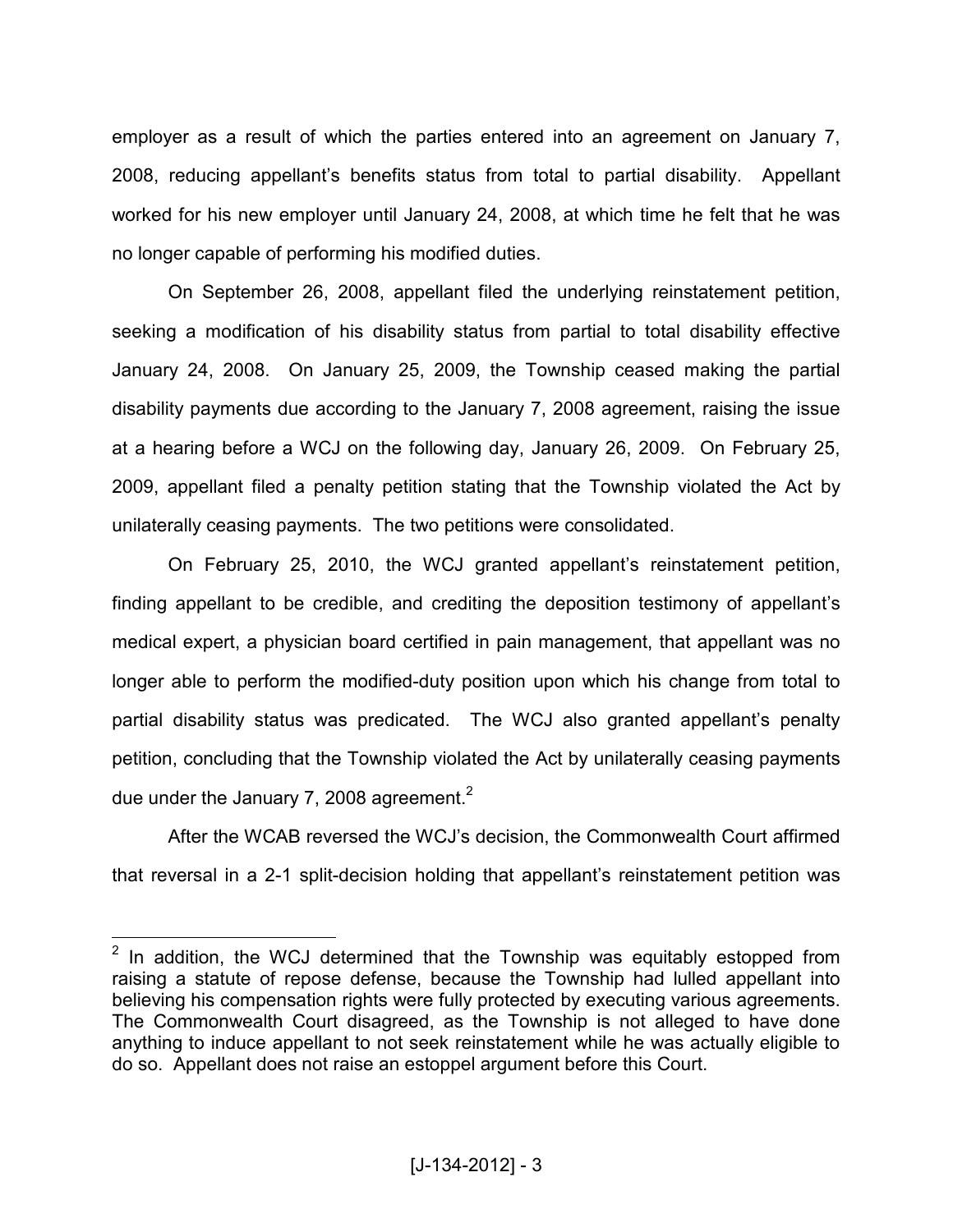untimely filed beyond the 500-week period for which compensation was payable to appellant under the Act, specifically Section 306(b) of the Act, 77 P.S. § 512, and Section 413(a) of the Act. Cozzone v. WCAB (PA Municipal/East Goshen), 41 A.3d 105 (Pa. Cmwlth. 2012). The majority stated:

> [B]ecause [appellant]'s benefits were suspended due to [appellant]'s return to his pre-injury position without a loss of earnings, Section 413(a) of the Act's 500–week statute of repose, not its three-year statute of limitations, governs the outcome of this case. Having been filed beyond the 500– week period, therefore, [appellant]'s reinstatement petition is time-barred by Section 413(a) of the Act's statute of repose.

Cozzone, 41 A.3d at 112-13. The court further held that appellant was not entitled to penalties under the Act for his employer's unilateral cessation of payment, because appellant's "right to compensation was completely extinguished by the expiration of Section 413(a) of the Act's 500–week statute of repose[,]" notwithstanding the supplemental agreement dated January 7, 2008, providing for payment of partial disability benefits. Id. The court reasoned that under Sharon Steel Corp. v. WCAB (Myers), 670 A.2d 1194 (Pa. Cmwlth. 1996), the agreement had no bearing on appellant's right to compensation under the Act, because "a supplemental agreement entered into after the expiration of a statute of repose is void and unenforceable, and cannot resurrect the claimant's claim." Cozzone, 41 A.3d at 113 (citing Sharon Steel, 670 A.2d at 1197-98).

 In the dissenting opinion, Judge (now President Judge) Pellegrini stated his belief that the July 7, 2008, supplemental agreement remains valid until terminated by supplemental agreement between the parties, a final receipt, or by a WCJ/WCAB order. He noted that he would reverse the WCAB's decision because appellant was last paid on June 20, 2007, and his reinstatement petition was timely filed with respect to that date. Id. at 116. The dissenting view does not directly address the Commonwealth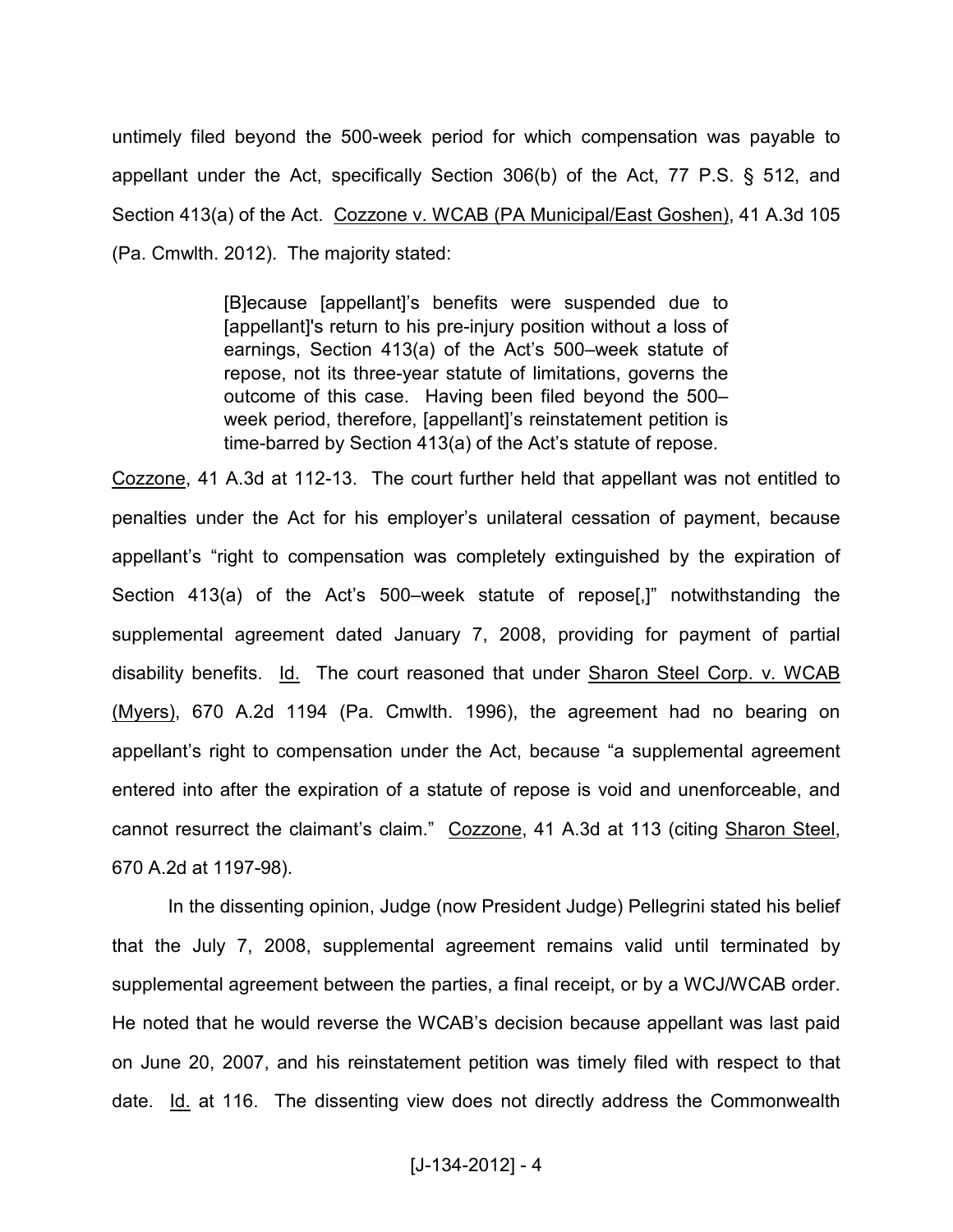Court majority's conclusion concerning prior expiration of the Act's 500–week statute of repose.

**II.** 

 We granted discretionary review recognizing the apparent tension between the Commonwealth Court's opinion and observations in this Court's opinion in Stewart v. WCAB (PA Glass Sand/US Silica), 756 A.2d 655 (Pa. 2000). The issues accepted for review are:

> (1) Whether the Commonwealth Court erred as a matter of law when it held that appellant's petition to reinstate was barred by § 413(a) of the Workers' Compensation Act, 77 P.S. § 772, when he filed the petition within three (3) years from the last date of payment of compensation paid pursuant to a supplemental agreement, payments were ongoing when appellant filed the petition to reinstate, and East Goshen Township unilaterally ceased payments while the petition was pending?

> (2) Whether the Commonwealth Court committed an error of law when it held that East Goshen Township did not violate the Act and thereby denied appellant's penalty petition when the Township unilaterally ceased payment of compensation on January 25, 2009 after it had entered into a supplemental agreement providing for payment of partial disability at the rate of \$318.52 effective November 28, 2007 and there was no order of the WCJ or agreement of appellant suspending payment?

## **A.**

 Respecting appellant's first issue, although we do not embrace the reasoning of the Commonwealth Court in its entirety, we agree with its ultimate conclusion that appellant's petition to reinstate was barred by Section 413(a) of the Act, because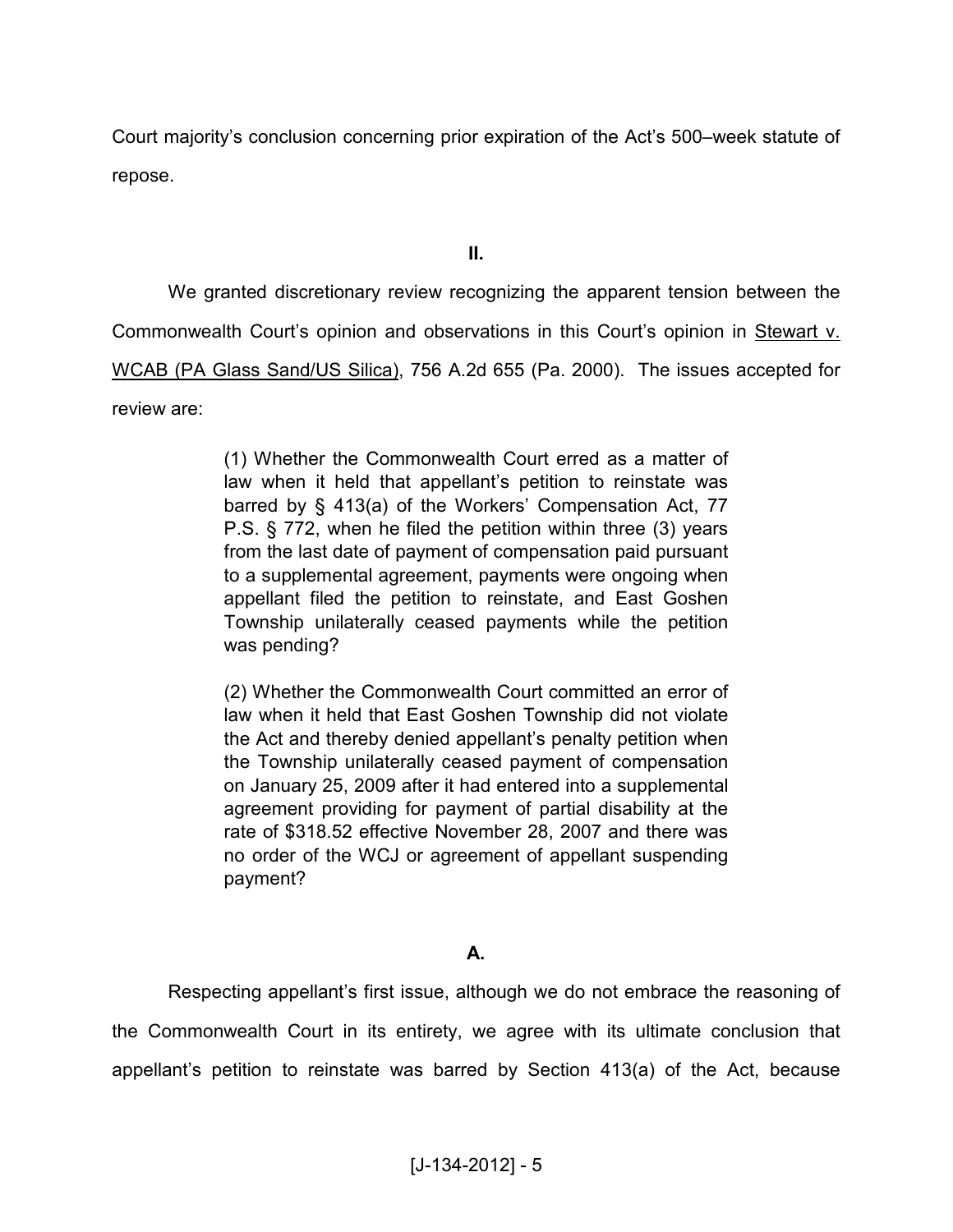appellant's statutory right to workers' compensation benefits expired prior to the filing of his reinstatement petition.

The reasoning of the Commonwealth Court majority is relatively straightforward. The court concluded that since appellant's benefits were suspended on September 20, 1989, when appellant returned to his pre-injury position without a loss of earnings, the Township was entitled to a suspension of appellant's compensation payments as of that date, by operation of law, and notwithstanding the lack of any supplemental agreement or WCJ's order establishing that suspension. The court reasoned that given the effective date of the suspension, appellant had until approximately April of 1999, *i.e.*, 500 weeks (or nine and one half years) from the date of the suspension, to file a reinstatement petition before his right to benefits was completely extinguished according to Section 413(a) of the Act. Appellant, however, did not file his reinstatement petition within those 500 weeks, and, in fact, did not file it until September 26, 2008 -- more than nine years after expiration of the allotted 500-week period. Thus, the Commonwealth Court held, because appellant's reinstatement petition was filed beyond the 500-week period, the petition is time-barred by Section 413(a)'s 500-week statute of repose.

Appellant argues that the Commonwealth Court erred as a matter of law, misinterpreting and/or misapplying Section 413(a) in concluding that his reinstatement petition is barred by the 500-week statute of repose. Appellant notes that he filed his petition within three years of his most recent compensation payment, a filing which is permitted by the plain meaning of the first proviso of Section 413(a), which appellant argues provides a three-year filing window from the last payment of compensation, even if compensation had previously been suspended for a period of time. Alternatively, appellant argues that his petition is not barred by the 500-week statute of repose because the Township voluntarily reinstated compensation subsequent to the expiration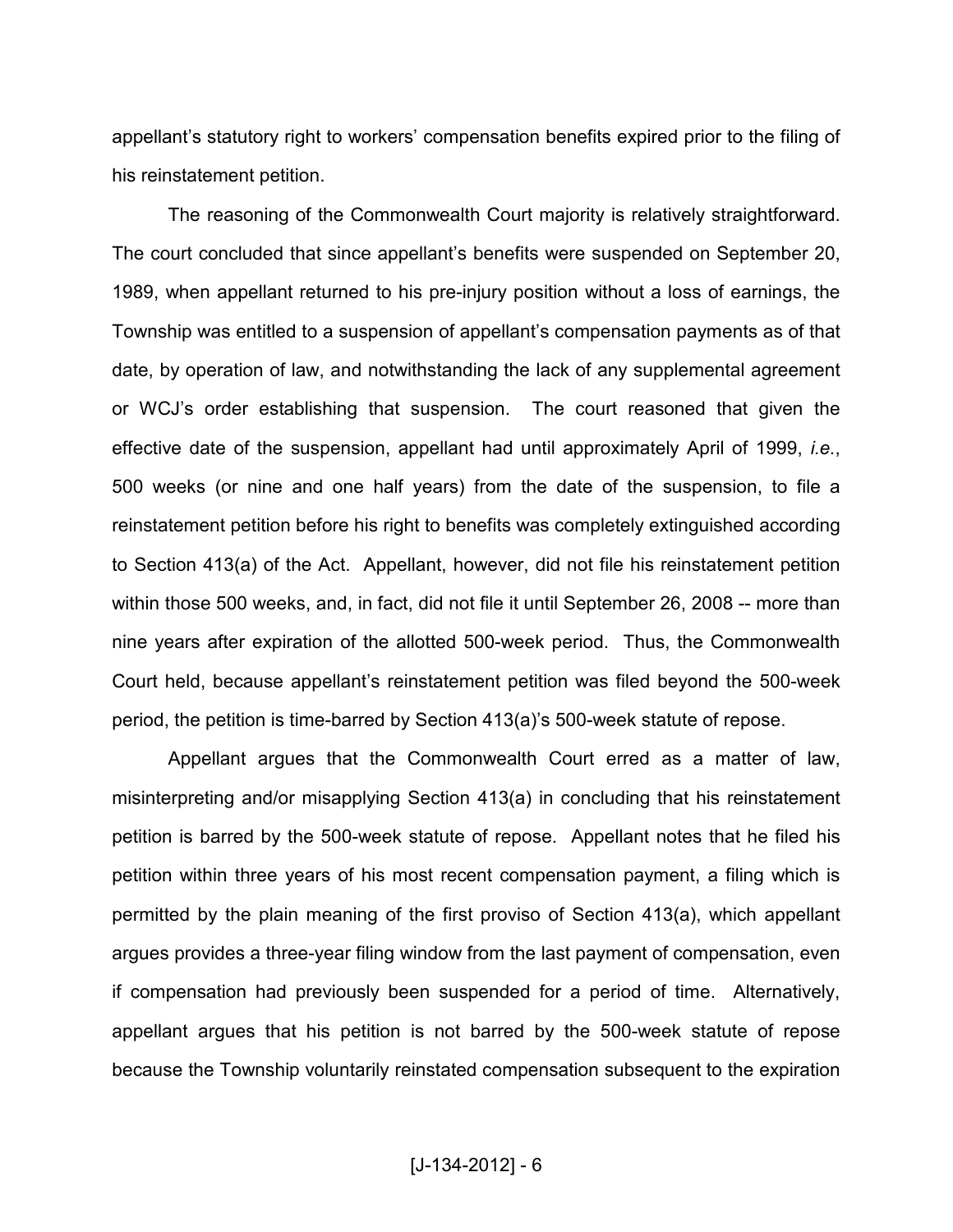date for his claim. Along these lines, appellant notes that he filed his petition within three years of his most recent payment following reinstatement as required by Section 413(a). In fact, it is undisputed that payments were ongoing at the time of appellant's filing. Therefore, appellant argues, the petition to reinstate was timely filed.

Appellant further contends that the court below overlooked the legislative purpose of Section 413(a), as well as the basis of many of the decisions interpreting and applying Section 413(a). In appellant's view, the objective of the statutory scheme is to grant claimants whose benefits are suspended a longer period within which to file a petition for a change in status than claimants who are neither receiving benefits nor under suspension. To apply Section 413(a) to the detriment of a claimant who was not under a suspension, but was in fact receiving benefits, turns the objective of the statute on its head, according to appellant. He further notes that the common goal of statutes of limitations and statutes of repose is to protect employers from being called upon to defend against stale claims, a concern that is not implicated here because appellant's claim was not stale, given that payments on the claim were ongoing when he filed his reinstatement petition, and that the Township voluntarily reinstated compensation four times. In support of his legislative purpose argument, appellant cites to a footnote from this Court's opinion in Stewart, in which Mr. Justice Saylor, writing for a unanimous Court, described the Court's understanding of the interplay of the various provisions of Section 413(a). Because that understanding is central to our ultimate disposition here, we do well to quote the footnote so as to provide a framework for the dispute:

> The final sentence of Section 413(a) expressly indicates what is permissible during the 500-week period related to claims in suspension, namely, resumption of benefits. Thus, its primary, direct application is to permit a claimant whose benefits are in suspension to avoid the effect of Section 413(a)'s three-year limitations period applicable to claimants whose benefits have been *terminated*. . . .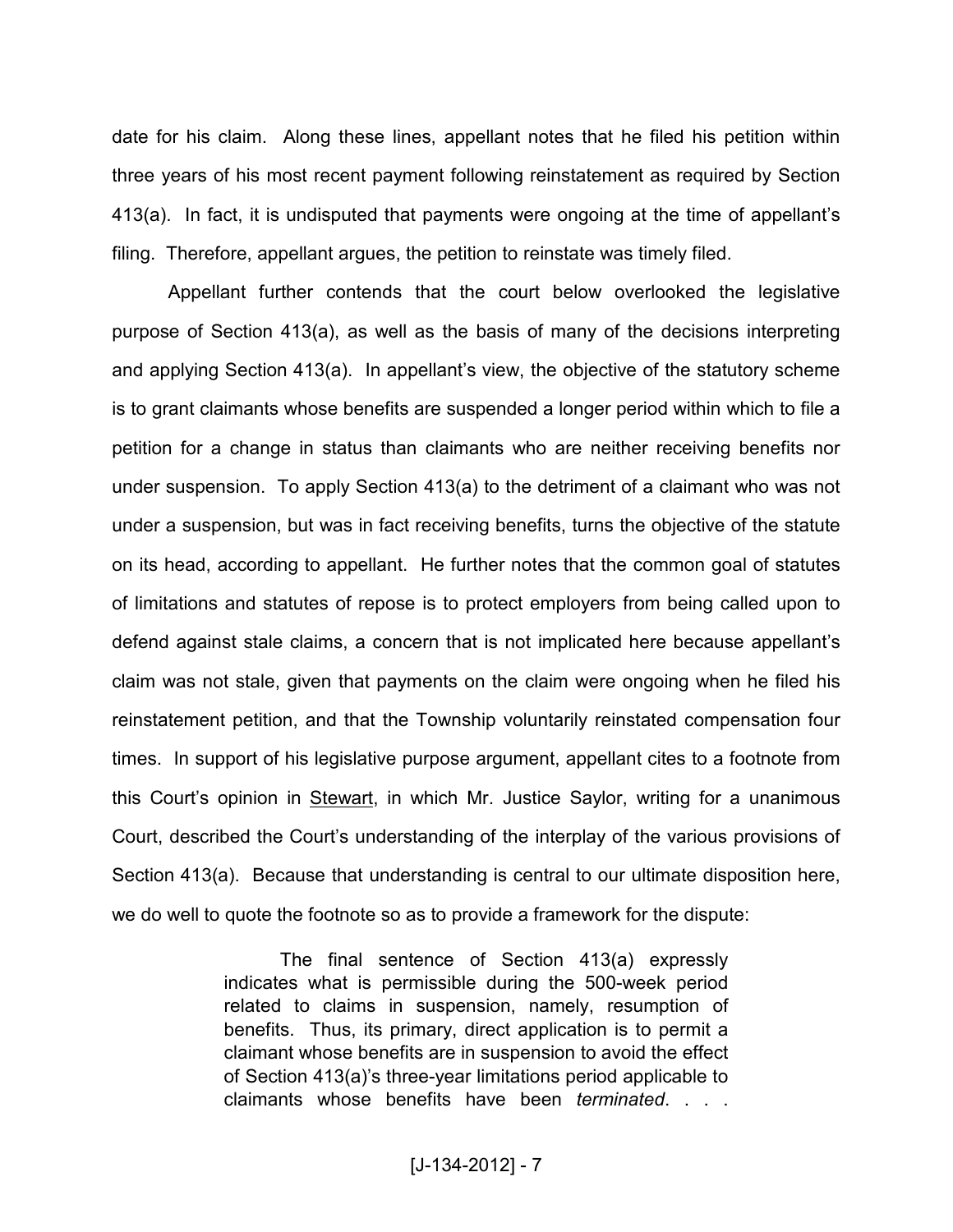Underlying this substantive effect is a clear and sound policy justification -- since a suspension for economic reason benefits an employer, the employer would be ill-heard to complain if a claimant's subsequent loss of earnings power triggers restoration of benefits within the statutory period of eligibility. . . . Certainly by implication, the statute also requires that periods of suspension be included within the 500-week calculation for purposes of determining when partial disability benefits have expired. . . . A further inference is required, however, to support the conclusion that all post-500-week claims (including those for total disability) on the part of a claimant whose benefits have been suspended are precluded. Moreover, as noted, this would not appear to be as reasoned an inference, as we perceive no apparent sound policy justification for distinguishing between partially-disabled claimants who have received a full complement of partial disability benefits and those who have experienced some period of suspension, in terms of the effect of the expiration of 500 weeks upon potential future claims.

Stewart, 756 A.2d at 658 n.5 (citations omitted; italics in original). $3$ 

 $\overline{a}$ 

Appellant acknowledges that the instant case is not completely analogous with Stewart, particularly because Stewart did not involve a suspension of compensation or an agreement to pay compensation beyond the 500-week period. Appellant nonetheless relies on **Stewart** for the proposition that a claimant has three years to file a petition for reinstatement of total disability compensation, even where the last disability payment coincides with the expiration of the 500-week period.

<sup>&</sup>lt;sup>3</sup> The **Stewart** Court went on to make plain that it realized that Commonwealth Court decisional authority -- such as Edgewater Steel Co. v. WCAB (Beers), 719 A.2d 812 (Pa. Cmwlth. 1998), Deppenbrook v. WCAB (Republic Steel Corp.), 655 A.2d 1072 (Pa. Cmwlth. 1995), and Roussos v. WCAB (St. Vincent Health Center), 630 A.2d 555 (Pa. Cmwlth. 1993) -- had interpreted Section 413(a) otherwise; that we were not resolving that tension in Stewart; but that the Stewart opinion should not be read as an endorsement of the pertinent reasoning in cases like Edgewater, Deppenbrook, and Roussos. Id. The case *sub judice* does implicate resolution of that tension.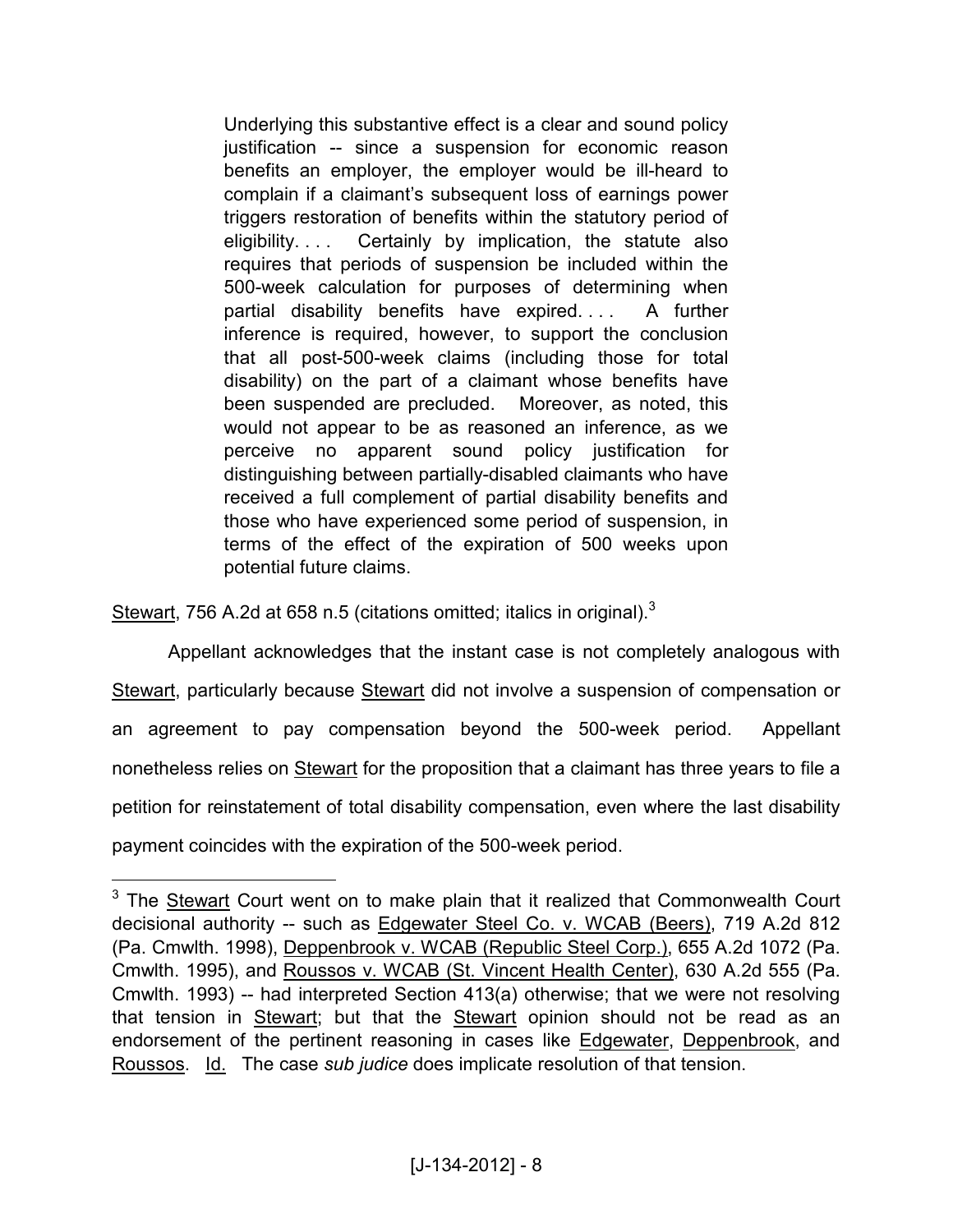Appellant also acknowledges the contrary line of Commonwealth Court decisions cited by the court below, which unequivocally hold that Section 413(a)'s threeyear statute of limitations provision "is totally inapplicable where there has been a suspension." See, e.g., USX Corp. v. WCAB (Guthrie), 571 A.2d 1112, 1114 (Pa. Cmwlth. 1990). Appellant argues that those cases are distinguishable because, "none of these cases involve a circumstance where a claimant is attempting to reinstate total disability benefits or partial disability benefits when payments have been made pursuant to a series of supplemental agreements paying both total and partial disability [for] a period of over five (5) years and his petition was filed within three (3) years of both types of payments." Appellant's Brief at 22. Appellant also stresses that the Commonwealth Court's interpretation of Section 413(a) originated in USX Corporation, a case where, unlike here, the employer was advocating **for** application of the three-year limitations period, as opposed to the 500-week statute of repose, arguing that the claimant there was required to file his claim within the shorter three-year time frame.

Ultimately, appellant's core position is that the Commonwealth Court erred by concluding that his prior suspension deprived him of his right to petition for reinstatement of his total disability benefits pursuant to the plain language of Section 413(a)'s proviso allowing for a petition for reinstatement of benefits within three years of the worker's most recent compensation payment. Thus, appellant takes the concern carefully articulated, but not resolved by the Court in Stewart, and places it squarely before this Court. Appellant argues that there is "no . . . sound policy justification for distinguishing between partially-disabled claimants who have received a full complement of partial disability benefits" and are still permitted to petition for reinstatement of total disability benefits provided they do so within three years of their most recent payment, and claimants who, like appellant, "have experienced some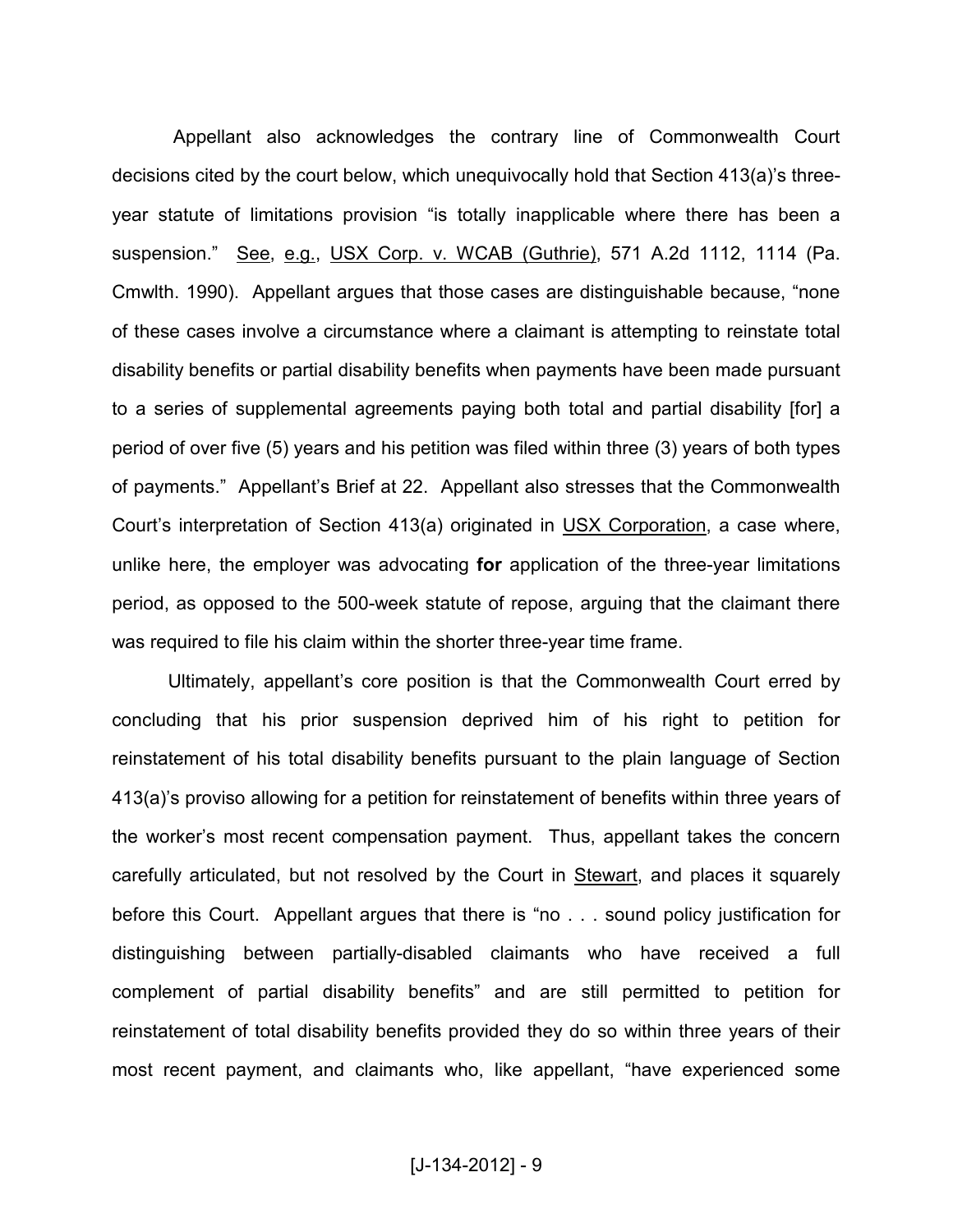period of suspension, in terms of the effect of the expiration of 500 weeks upon potential future claims." Appellant's Brief at 24 (citing Stewart, 756 A.2d at 658 n.5). Notwithstanding the expiration of his 500-week period, appellant maintains that he had a continued right to petition for reinstatement of total disability benefits, so long as he filed within three years of his most recent payment, which he did. $4$ 

The Township counters that the Commonwealth Court correctly concluded that appellant's right to benefits expired in 1999 by reason of Section 413(a)'s 500-week statute of repose which, the Township contends, only "permits a singular period for the running of the 500 week period for which partial [disability] is payable," and "does not permit stacking of limitations periods." Appellee's Brief at 6. The Township explains:

> The plain words of section 413 (a) provide for a three-year limitation for purposes of instituting certain litigation, **and** for a 500-week period during which the receipt of partial disability benefits may be received.

> Here, both parties rely upon the plain meaning of the words of Section 413 (a) and 306 (b) to uphold their positions. Which plain words control depends upon whether the two limitation provisions are mutually exclusive, or subject to stacking.

<u>.</u>

 $4$  In addition, appellant contends that even if his reinstatement petition is barred, the Township should be held to compliance with its own supplemental agreement, pursuant to which it continued to pay partial disability benefits, unless it can show that benefits can be terminated or stopped in a manner consistent with the Act. In appellant's view, periods of suspension do not count against the 500 weeks, and thus, appellant has only received 60 weeks of compensation. We note, however, that decisional law from the Commonwealth Court is to the contrary, see Cicchiello v. WCAB (Frank L. Markel Corp.), 761 A.2d 210, 213 (Pa. Cmwlth. 2000) ("the period of limitations is not tolled during the time benefits are suspended"); appellant has forwarded no developed reasoning or criticism to warrant this Court considering and disapproving that precedent; and we did not accept review to consider the point. Accordingly, we offer no view on this particular argument.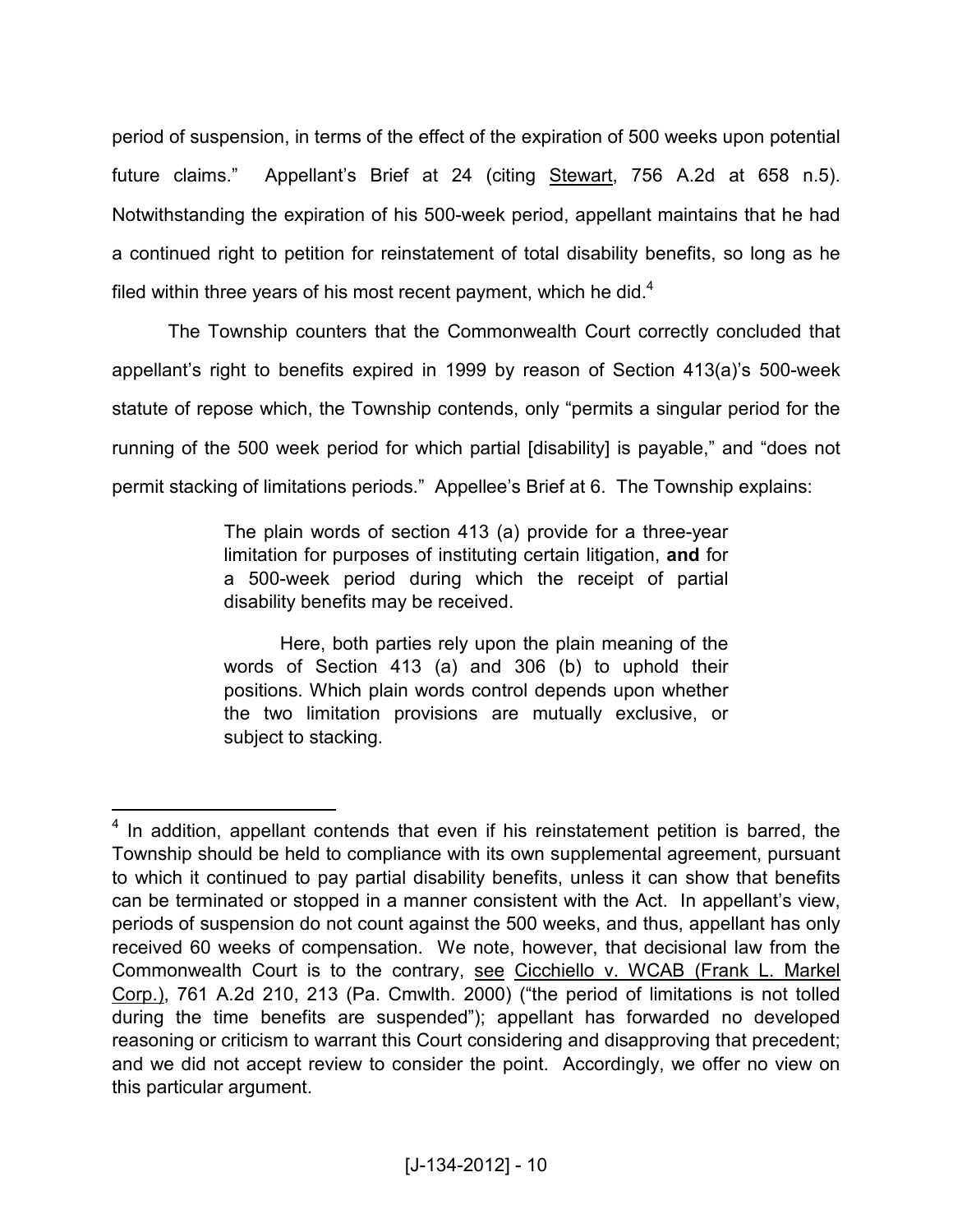Id. at 8. Thus, to the Township, the controlling question is whether the two relevant provisions of Section 413(a) are properly construed as being mutually exclusive. The Township relies on Joseph v. Bossert, 138 A.2d 256 (Pa. Super. 1958), a case where the court affirmed a refusal to dismiss a claimant's petition filed more than a year after the most recent compensation payment, because it was filed within the then applicable 300-week period; and USX Corp., 571 A.2d at 1114, a case where a claimant sought reinstatement of benefits during the 500-week period, and the employer sought to have the claimant's filing window limited to three years, with the Commonwealth Court holding that Section 413(a)'s three-year limitation "is totally inapplicable where there has been a suspension." The Township argues that "[t]he exclusivity of the two limitations provisions was crystallized in USX Corp." Appellee's Brief at 10. The Township then cites several Commonwealth Court cases which, it says, unambiguously hold that the two limitations provisions are mutually exclusive. Id. at 10-11, citing Roussos v. WCAB (St. Vincent Health Center), 630 A.2d 555, 557 (Pa. Cmwlth. 1993); Deppenbrook v. WCAB (Republic Steel Corp.), 655 A.2d 1072, 1074-75 (Pa. Cmwlth. 1995); Cicchiello v. WCAB (Frank L. Markel Corp.), 761 A.2d 210, 213-14 (Pa. Cmwlth. 2000); Prosick v. WCAB (Hershey Chocolate USA), 936 A.2d 177, 181 (Pa. Cmwlth. 2007); Stehr v. WCAB (Alcoa), 936 A.2d 570, 572 (Pa. Cmwlth. 2007); and Palaschak v. WCAB (US Airways), 35 A.3d 1242, 1249 (Pa. Cmwlth. 2012).

The Township highlights the Stehr case in particular for the proposition that, given otherwise identical scenarios, a post-500-week petition for total disability benefits unquestionably filed within three years of the last compensation payment will be deemed either timely or untimely based exclusively on whether the claimant's benefits were in suspension status; if so, according to Stehr, the final sentence of 413(a) operates as a bar to further benefits under the three-year limitation provision. Stehr,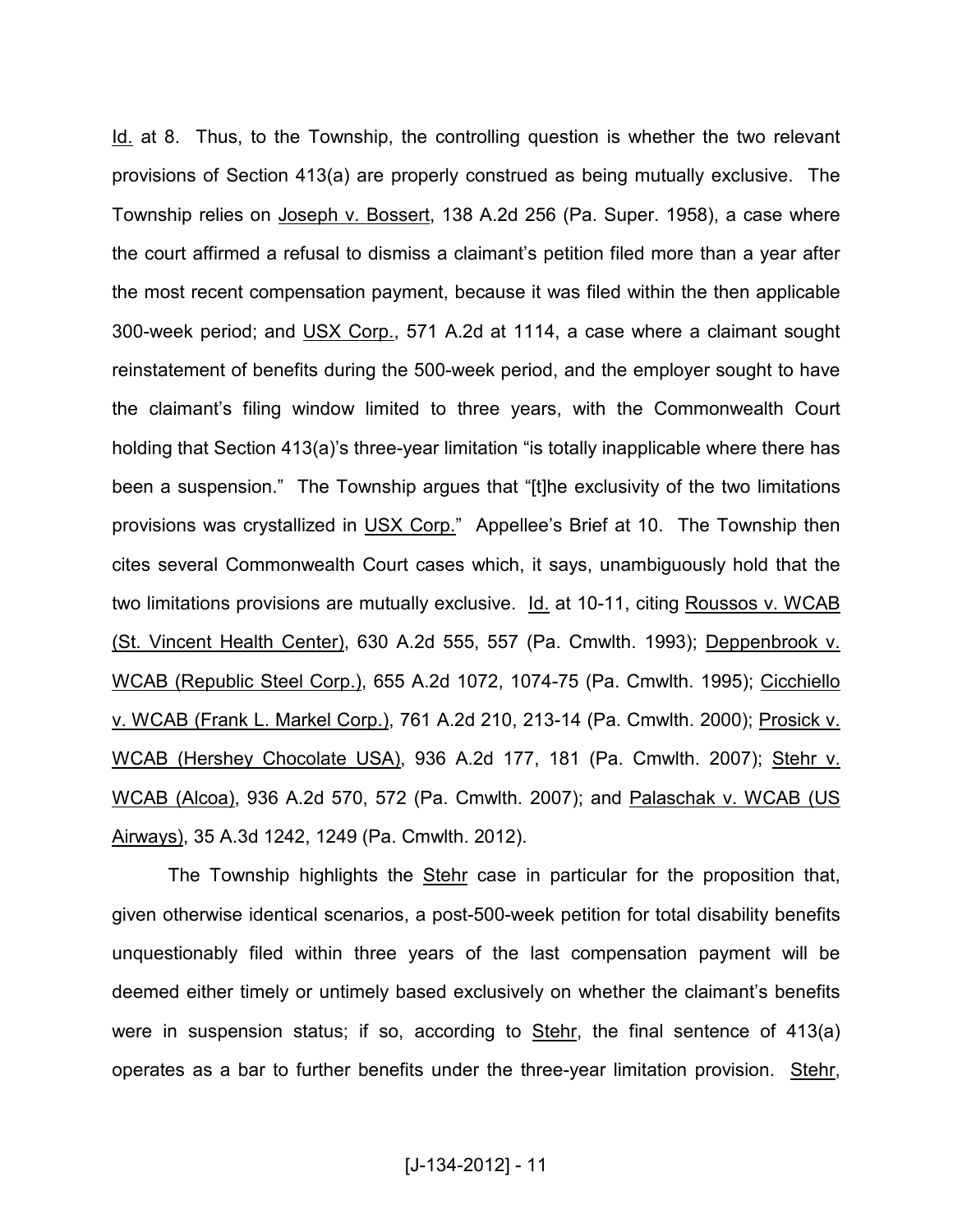936 A.2d at 573 n.4. Thus, the Township posits that Section 413(a)'s limitations periods are mutually exclusive, meaning that, here, the 500-week provision necessarily nullifies the prior three-year provision.

 The Township further argues that the limitations periods are not subject to "stacking." For this proposition, the Township cites only to Romanowski v. WCAB (Precision Coil Processing), 944 A.2d 127 (Pa. Cmwlth. 2008), a case concerning a post-500-week specific loss claim, where the court stated, without supporting analysis on the point, that: "There is no authority that would allow a claimant to stack the limitations periods in Section 413(a) of the Act." Id. at 131. The Township concludes by insisting that, since the two limitations provisions are mutually exclusive and not subject to stacking, the plain language of the latter provision of Section 413(a), establishing the 500-week limit, governs the outcome of this case.<sup>5</sup>

 Finally, the Township emphasizes that, given the nature of the 500-week limitation as a statute of repose, the failure to file within that time period extinguishes a claimant's right to file. In support of this proposition, the Township cites Berwick Industries v. WCAB (Spaid), 643 A.2d 1066, 1068 (Pa. 1994) ("[S]ection 315 is a statute of repose, which completely extinguishes a substantive right where the claimant has failed to file an action to enforce that right within the prescribed period."), and Sharon

 $\overline{a}$ 

 $<sup>5</sup>$  The Township further argues that the 500-week limitation warrants stricter construction</sup> than the three-year limitation because the 500-week limitation concerns the running of a benefit for a finite period, which benefit may not be expanded. In suggesting a "less strict" construction of the three-year limitations period, the Township cites to case law concerning whether a claim for disfigurement benefits was time-barred under Section 315 of the Act, 77 P.S. § 602, because it was made eighteen years after termination of the claimant's benefits. The cited case, Guthrie v. WCAB (Keystone Coal Co.), 767 A.2d 634 (Pa. Cmwlth. 2001), however, forwards no relevant discussion concerning the 500-week limitations period, let alone any comparative analysis concerning appropriate construction for the limitations provisions of Section 413(a).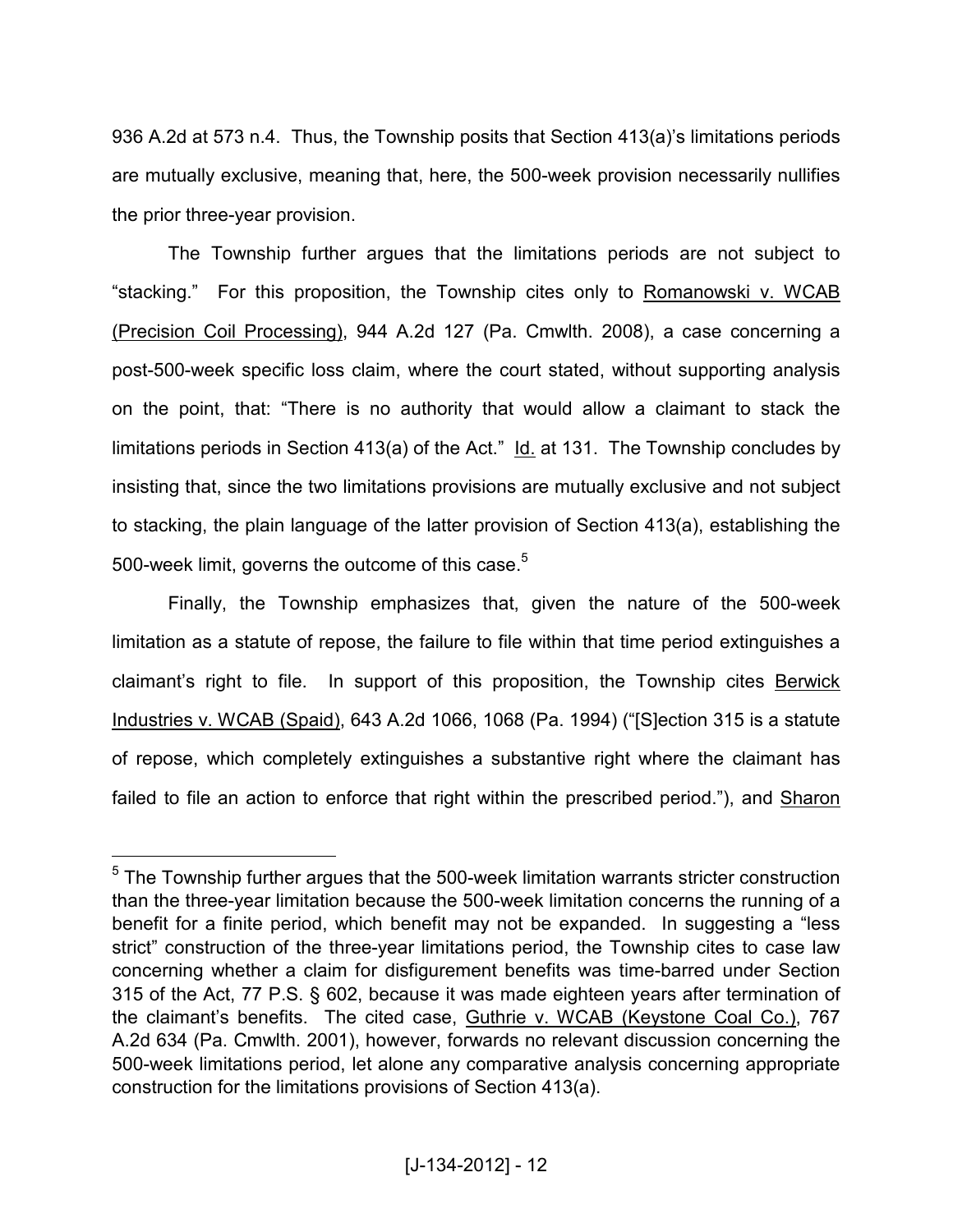Steel, 670 A.2d at 1197 ("In contrast to statutes of limitations that limit the time in which a party may pursue a certain remedy, statutes of repose completely extinguish a claimant's substantive right, not just the remedy, if he or she fails to claim a right to compensation within the time limits of the statute.").

The issue of the proper construction of the relevant provisions of Section 413(a), including the question of whether the provisions are "mutually exclusive," presents a pure question of law regarding the interpretation of Section 413(a); therefore, our standard of review is *de novo* and our scope of review is plenary. Newman Development Group of Pottstown, LLC v. Genuardi's Family Markets, Inc., 52 A.3d 1233, 1239 (Pa. 2012). We hold that the relevant provisions of Section 413(a) are not mutually exclusive; nonetheless, we affirm the decision of the Commonwealth Court on other grounds.

Section 413(a) is entitled "Modification, etc., of notice of compensation available, agreement or award on change in disability of injured person . . ." and it provides, in pertinent part:

> A workers' compensation judge designated by the department may, at any time, modify, reinstate, suspend, or terminate a notice of compensation payable, an original or supplemental agreement or an award of the department or its workers' compensation judge, upon petition filed by either party with the department, upon proof that the disability of an injured employe has increased, decreased, recurred, or has temporarily or finally ceased . . . . Such modification, reinstatement, suspension, or termination shall be made as of the date upon which it is shown that the disability of the injured employe has increased, decreased, recurred, or has temporarily or finally ceased . . . . Provided, That . . . no notice of compensation payable, agreement or award shall be reviewed, or modified, or reinstated, unless a petition is filed with the department within three years after the date of the most recent payment of compensation made prior to the filing of such petition. . . . And provided further, That where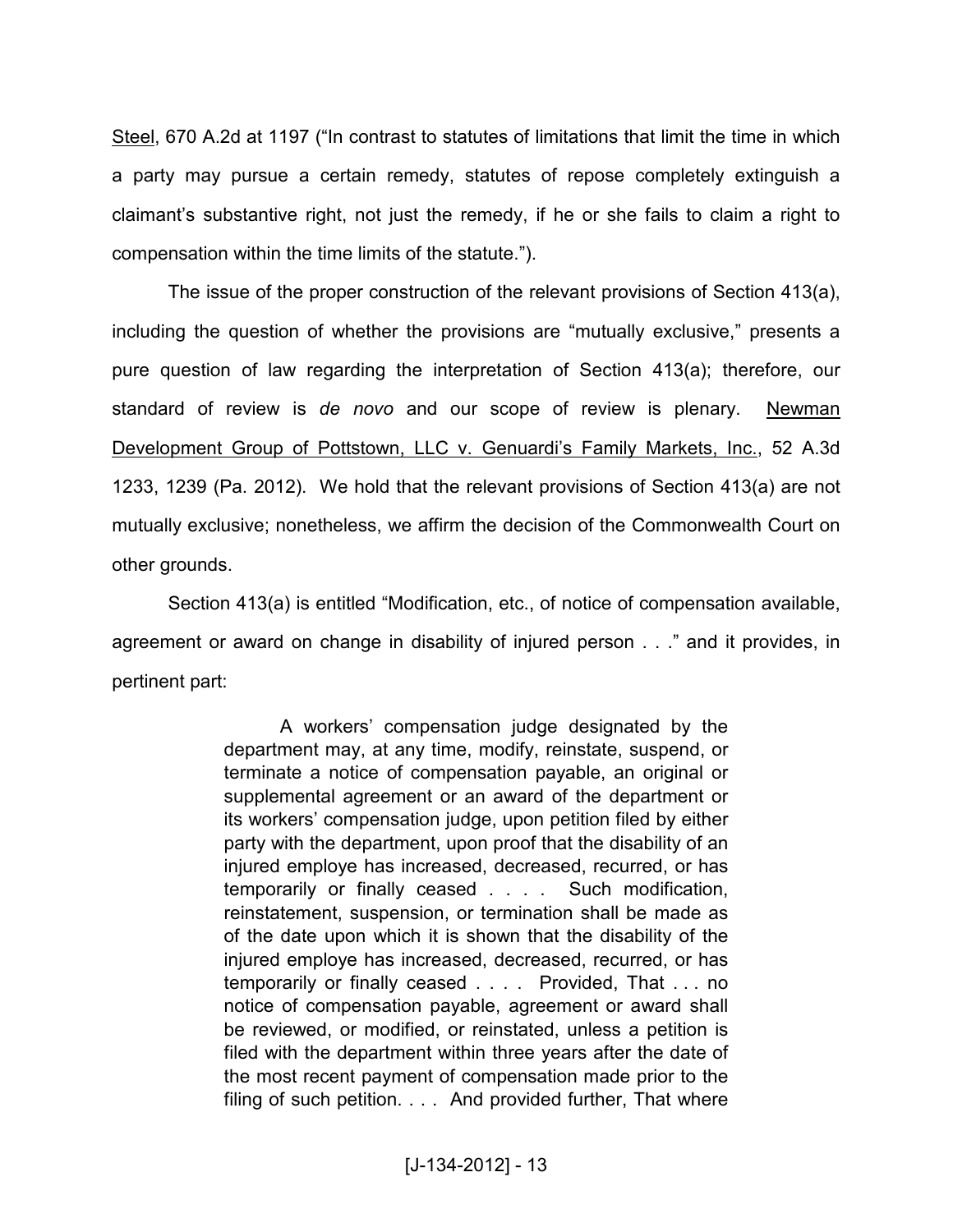compensation has been suspended because the employe's earnings are equal to or in excess of his wages prior to the injury that payments under the agreement or award may be resumed at any time during the period for which compensation for partial disability is payable . . . .

77 P.S. § 772. The period for which compensation for partial disability is payable, generally, is "the period of such partial disability . . . but for not more than five hundred weeks." Section 306(b) of the Act, 77 P.S. § 512(1). What is at issue here is the proper relationship between the two concluding provisos of Section 413(a).

Under the plain language of the statute, a claimant has, at minimum, three years after the date of his most recent payment within which to file a petition for modification premised upon a change in disability. Where those payments are suspended due to the claimant's return to work without loss in earnings, the claimant's right to file for a modification is extended beyond those three years. A claimant who is no longer receiving workers' compensation payments is allotted some nine and a half years of **potential** entitlement to partial disability payments and during that 500-week time period, payments may be resumed at any time. The statute is silent as to the effect of resumed payments on a claimant's right to petition for a modification following a suspension after an attempted return to work. On its face then, the statute provides for the possibility of modification as long as "a petition is filed with the department within three years after the date of the most recent payment," whenever that payment may be (assuming compensation is in order in the first place). By its plain terms, this right to petition within three years remains in effect even where the right to petition has been extended by operation of the 500-week provision, unless the Township is correct that the 500-week provision somehow operates to nullify, exclude or cancel the operation of the three-year provision. The plain language of the statute, however, contains no such restriction.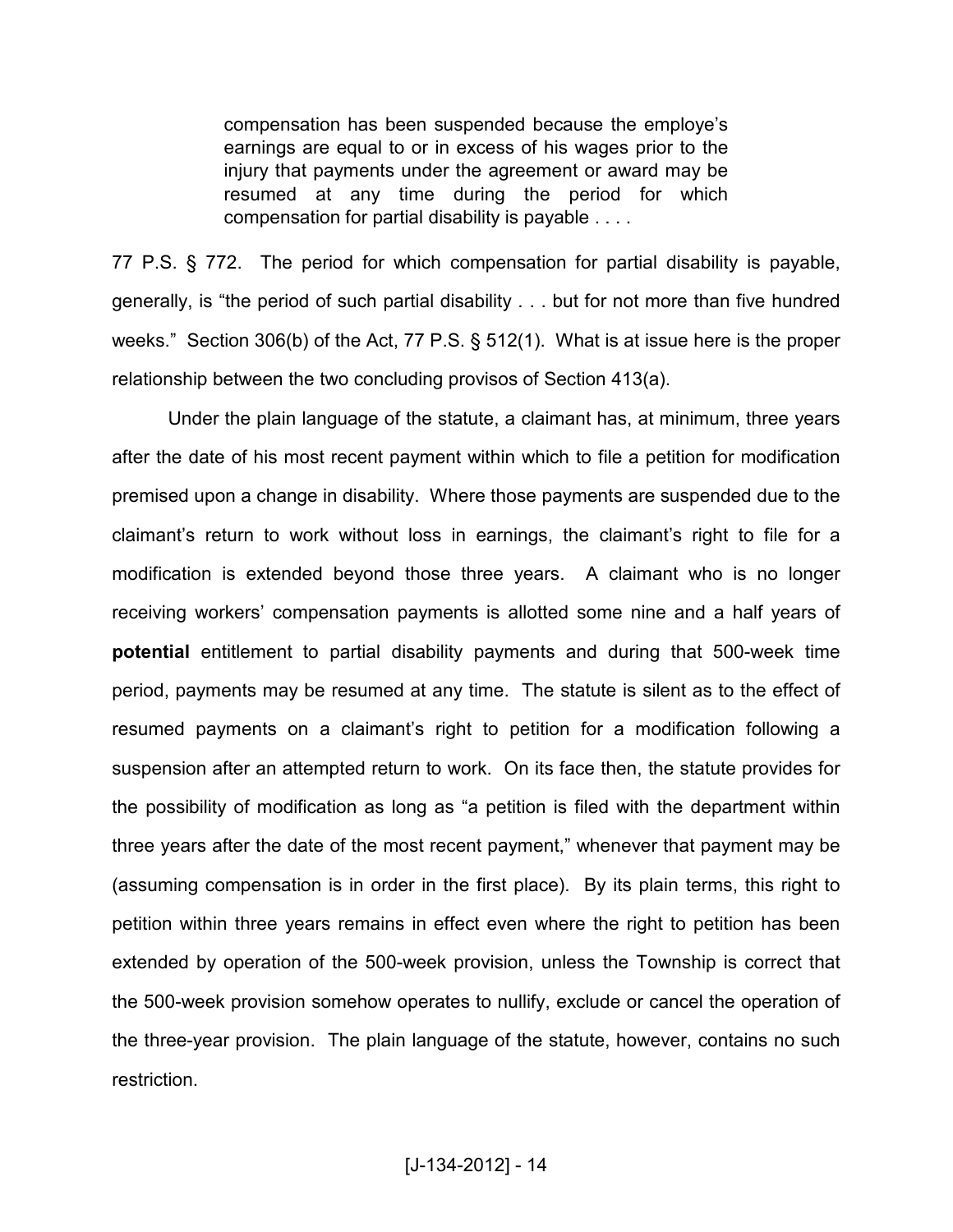Furthermore, we are guided by an elemental direction in the Statutory Construction Act of 1972, specifically 1 Pa.C.S. § 1932, which provides that: "(a) Statutes or parts of statutes are in pari materia when they relate to the same persons or things or to the same class of persons or things[, and,] (b) Statutes in pari materia shall be construed together, if possible, as one statute." Id. Thus, as a fundamental principle, where two parts of a statute relate to the same persons or things, those statutory parts are to be construed and considered concurrently, whenever possible. They are not to be construed as if one part operates to nullify, exclude or cancel the other, unless the statute expressly says so. "[I]f they can be made to stand together[,] effect should be given to both as far as possible." Kelly v. City of Philadelphia, 115 A.2d 238, 245 (Pa. 1955) (citing Statutory Construction Act of 1937); see also Swartley v. Harris, 40 A.2d 409, 411 (Pa. 1944) ("It is a fundamental principle that all statutes *in pari materia*, relating to the same subject, shall be construed concurrently when possible ... ."). Here, the two statutory provisions at issue are obviously *in pari materia* as they appear in the same section of the Act and both relate to the rights of workers' compensation claimants to modification upon change in disability. Thus, the two parts are to be read concurrently whenever possible, and to whatever extent possible. Notwithstanding contrary decisional law from the Commonwealth Court, which we will discuss, we find that effect may be given to both parts of Section 413(a) concurrently, and that the parts need not be read as being mutually exclusive of one another, as the Township argues. See, e.g., Prosick v. WCAB (Hershey Chocolate USA), 936 A.2d 177, 183 (Pa. Cmwlth. 2007) (applying both limitations provisions concurrently, holding: claimant "petitioned for reinstatement after the expiration of the 500 weeks, as did [the claimant in Stanek v. WCAB (Greenwich Collieries), 756 A.2d 661 (Pa. 2000)] but he did not petition for reinstatement within three years after the last receipt of benefits").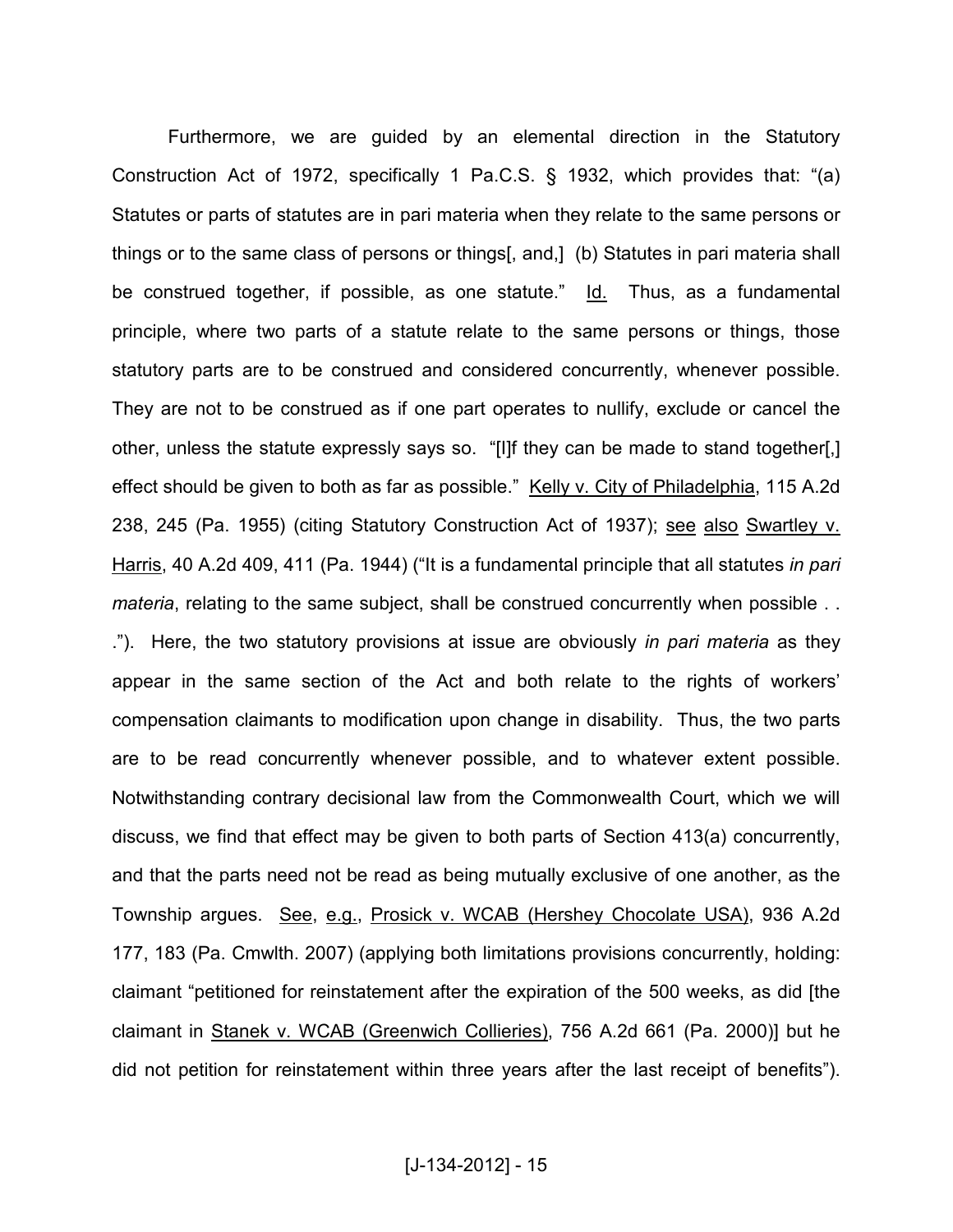Because the three-year provision and the 500-week provision can be read concurrently, under the Statutory Construction Act, they must be read concurrently.

Reading the two provisions concurrently, we hold that under Section 413(a), workers' compensation claimants retain the right to petition for any modification that they hold at the time of any workers' compensation payment, for a minimum of three years from the date of that payment. And, where such payments have been suspended due to a return to work, or an attempted return, without a loss in earnings, Section 413(a) extends that right to petition to the entire 500-week period during which compensation for partial disability is properly payable. In the event that payments are resumed after suspension, workers' compensation claimants continue to retain the right to petition for any modification that they hold at the time of any workers' compensation payment received subsequent to suspension, for a minimum of three years from the date of that payment. And finally, in the event that a period of suspension comes to an end upon the resumption (or commencement as the case may be) of workers' compensation payments, claimants retain the right to petition for modification as set forth in Section 413(a).

We recognize that today's holding is in tension with a line of decisions in the Commonwealth Court, including decisions handed down after this Court's non-binding explication in Stewart. A close examination of this line of cases reaffirms our determination; thus, to the extent that decisions of the Commonwealth Court are in conflict with today's holding, they are disapproved.

In Stanek, the Court recognized that workers' compensation claimants have a continued right to pursue **total** disability benefits after exhausting the 500-week entitlement to compensation for **partial** disability, and it addressed the parameters in which such a post-500-week claim might be pursued. 756 A.2d at 668. On the very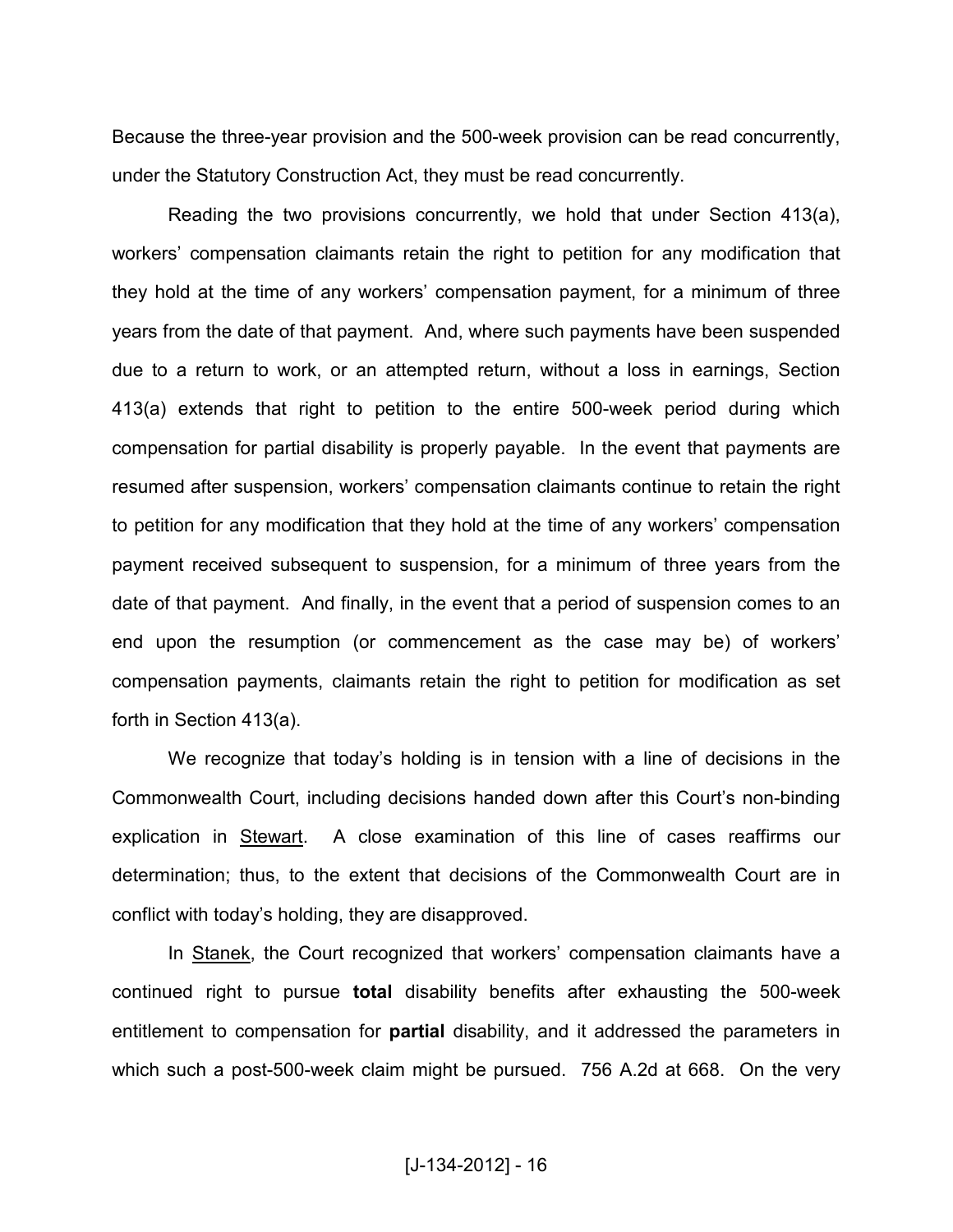same day, the Court issued its unanimous decision in Stewart, reflecting our awareness of, and expressly questioning the logic of, the line of Commonwealth Court "decisions which interpret the expiration of the 500-week period as a bar to the assertion of total disability claims by employees who have experienced a suspension of benefits (for example, Edgewater, Deppenbrook and Roussos)." 756 A.2d at 658. Specifically, Stewart questioned whether "such construction" by the Commonwealth Court was solidly grounded in the plain meaning of Section 413(a). The Court did not resolve the question at that time, given the facts and specific legal issue then before the Court, but the Court also was careful to "note that the opinion in this case should not be read as an endorsement of the pertinent reasoning from Edgewater, Deppenbrook and Roussos." Id. at 658 n.5.

The Commonwealth Court panel below appears to have misapprehended Stewart's caveat, and indeed, has construed the opinion as representing an endorsement of the reasoning set forth in Roussos. See Cozzone, 41 A.3d at 112. In addition, other Commonwealth Court panels have addressed the concerns articulated in Stewart, both before and after the decision below, each time persisting in the reasoning of Edgewater, Deppenbrook and Roussos.

Thus, in Stehr, which was decided seven years after Stewart, the Commonwealth Court considered whether the claimant's reinstatement petition was timely where it was filed within three years of the expiration of the 500-week period. Citing Stanek and Stewart, along with Edgewater, Deppenbrook and Roussos, the panel reaffirmed that approach:

> When a claimant has received the full statutory allotment of partial disability, he may file a petition under Section 413(a) of the Act within three years of his receipt of the final payment of compensation. If, however, his benefits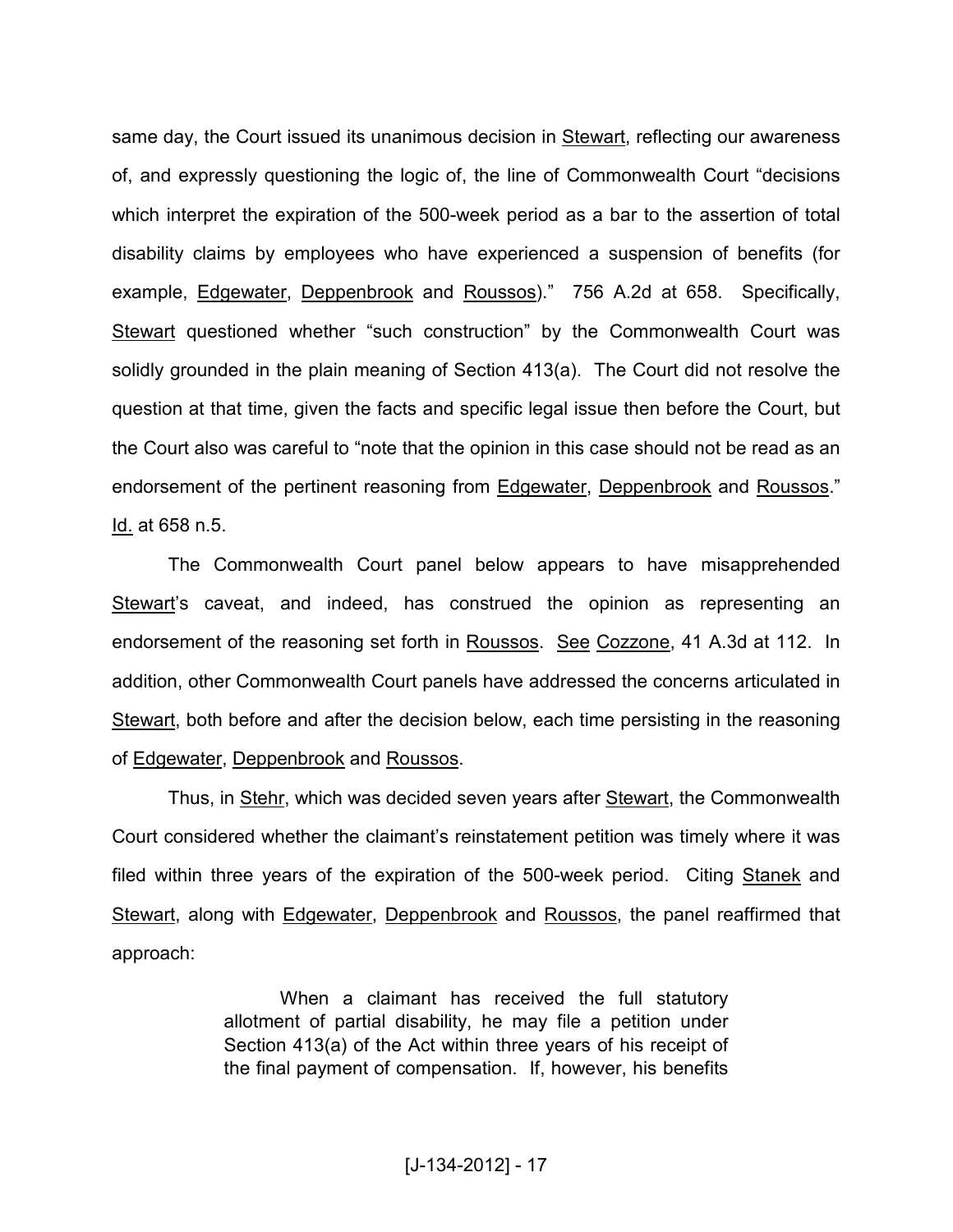have been in suspension status, the expiration of the fivehundred weeks operates as a bar to subsequent claims.

Stehr, 936 A.2d at 572. The court acknowledged Stewart's concern that there is no sound policy reason to distinguish between partially disabled workers whose post-injury earnings warranted suspension of benefits and those who were continuously entitled to partial disability benefits; but the Stehr court then stated that "we cannot disregard the express limitation contained in Section 413(a) of the Act itself." Id. The court held that the reinstatement petition was barred because the claimant was in suspension status during the entire 500-week period.

 In an *en banc* decision filed last year, the Commonwealth Court again reaffirmed its approach. In Palaschak v. WCAB (US Airways), 35 A.3d 1242 (Pa. Cmwlth. 2012), the *en banc* panel addressed whether there was a time-bar to a claimant's right to seek total disability benefits, and, alternatively, where the benefit of a modified duty job had been received, whether the right to seek total disability benefits should extend three years from the termination of that benefit. Citing Stanek and Stewart, the claimant argued that a worker whose partial disability benefits have been suspended should have the same right to seek reinstatement of total disability benefits as a worker whose benefits were not suspended. The Commonwealth Court distinguished Stanek and Stewart on their facts, since each involved a claimant who received the full 500 weeks of partial disability benefits, without suspension, and instead decided that the claims were barred, per the teaching of, *inter alia*, Edgewater, Deppenbrook and Roussos. Palaschak, 35 A.3d at 1249.

The Palaschak court then recounted the Commonwealth Court's decisions which had addressed Stewart, such as Stehr, and reiterated the view that the court deemed itself constrained by the plain language of Section 413(a). The court added the following, fuller explanation: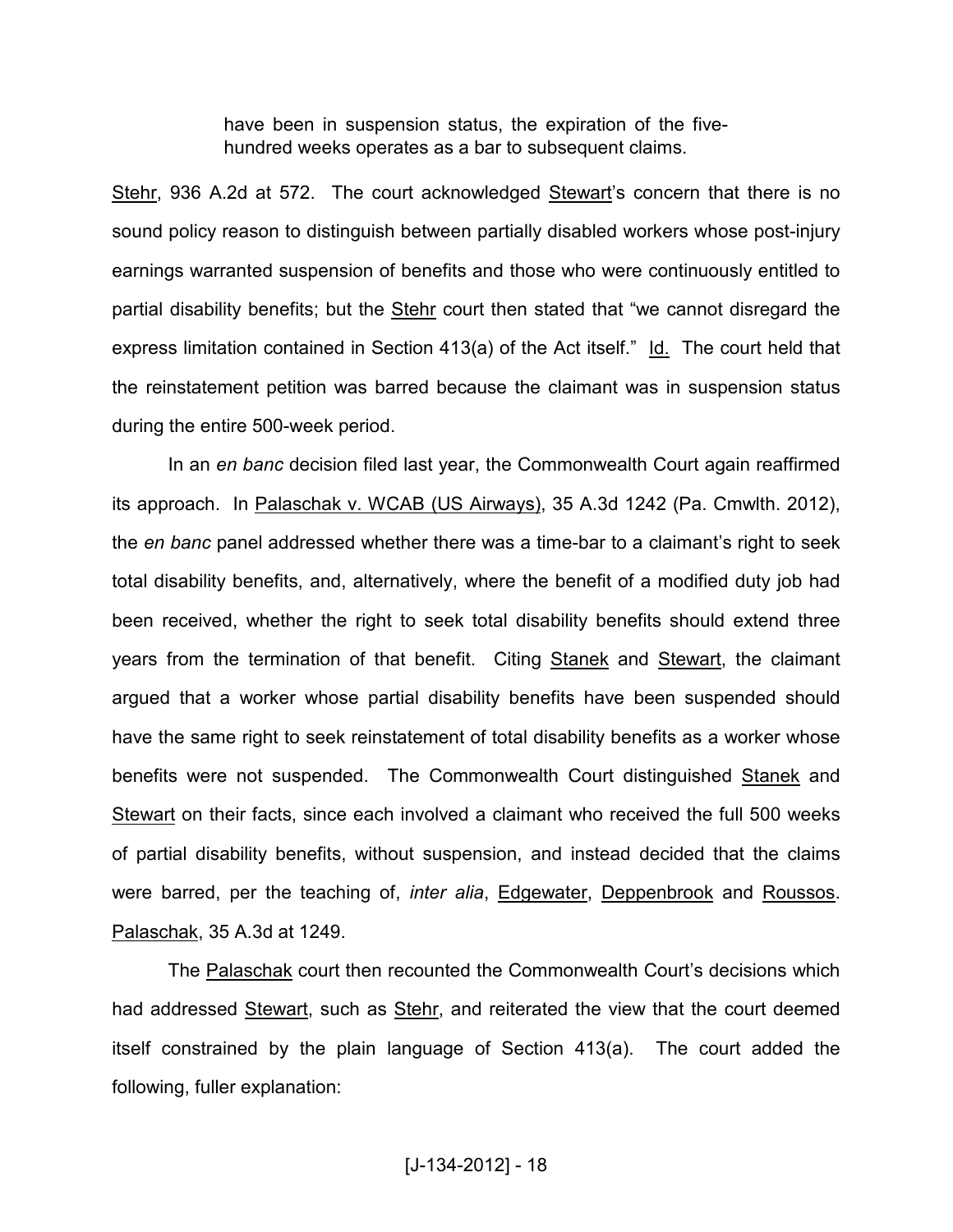In Stewart, the Supreme Court criticized the fact that Section 413(a) gives claimants on partial disability a longer period of time to seek reinstatement than it gives claimants whose disability has been suspended. It may be that the Supreme Court was inviting the legislature to take another look at its policy decision. . . . In any case, the holding in Stewart was that the plain language of Section 413(a) must be followed, and, steadfastly, we have done so. We have declined to deviate from the legislature's express directive that to seek a reinstatement, a claimant on suspension must file his petition within 500 weeks of the payment of compensation.

. . . . .

Our *post-Stewart* jurisprudence has conformed to the principle that where "the words of a statute are clear and unambiguous, this [c]ourt cannot disregard them under the pretext of pursuing the spirit of the statute."

Palaschak, 35 A.3d at 1251-52 (italics in original).

Palaschak misapprehended this Court's opinion in Stewart in stating that we were being critical of Section 413(a), and inviting the Legislature to reassess its policy decision; that characterization gives the appearance that Stewart agreed with the Commonwealth Court's construction of the statute, thought the statutory command itself was unfortunate, and invited the General Assembly to revisit the policy decision reflected in the plain language. To the contrary, there is nothing in Stewart questioning the logic or policy reflected in Section 413(a). Rather, what was expressly called into question by Stewart was the Commonwealth Court's construction and interpretation of the statute. Specifically, we addressed whether the unexplained disparity in treatment between claimants represented in the Commonwealth Court's decisional law presented an "appropriate basis for **questioning those decisions** which interpret the expiration of the 500-week period as a bar to the assertion of total disability claims by employees who have experienced a suspension of benefits (for example, Edgewater, Deppenbrook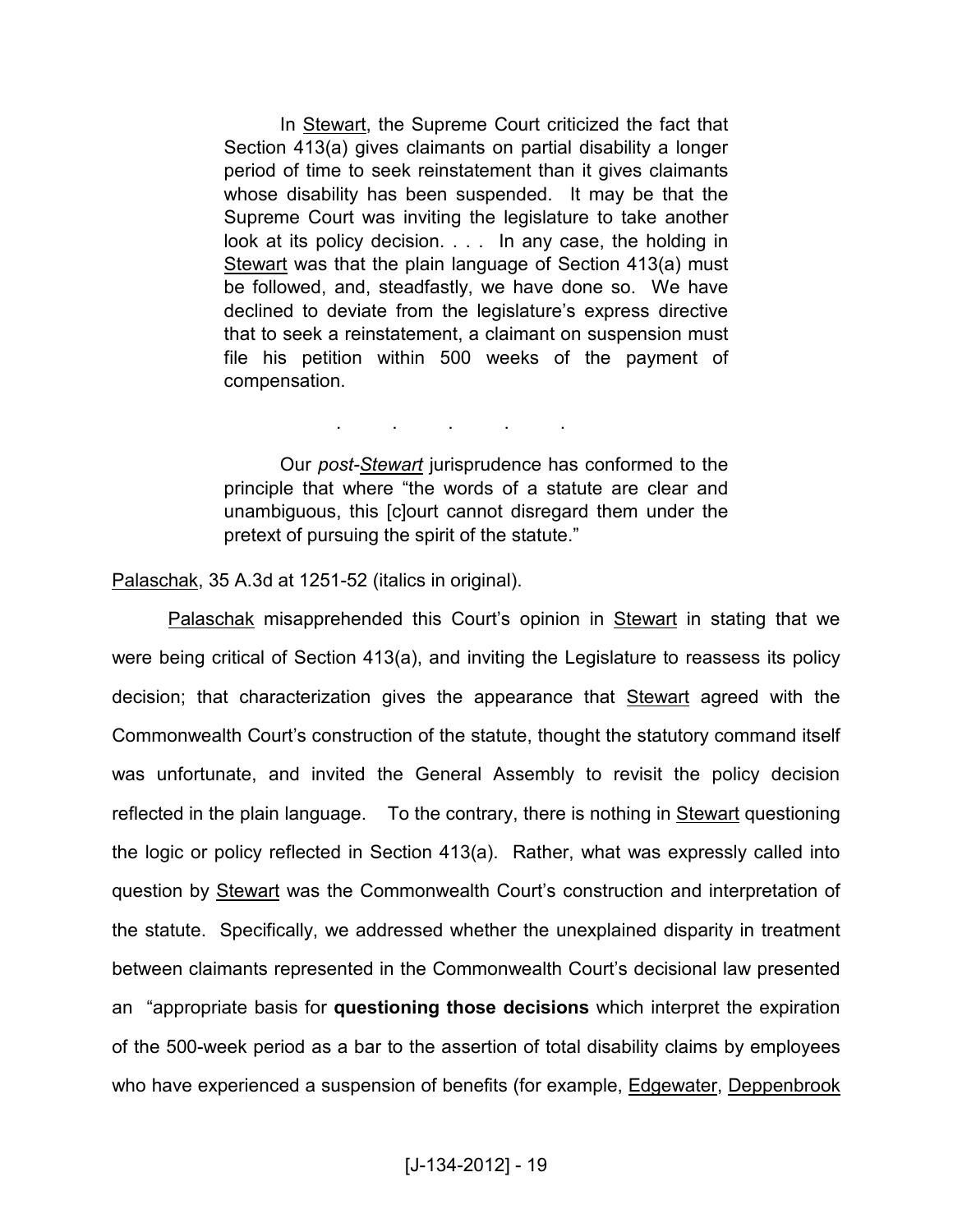and Roussos), since **such construction** is less solidly grounded in the plain meaning of Section 413(a)." Stewart, 756 A.2d at 658 (emphasis added). Stewart did no more than attempt to provide guidance concerning the proper interpretation of the plain language of the statute.

 It is true that Stewart did not provide an opportunity for the Court to issue a governing decision which squarely addressed and expressly disapproved, or approved, of cases such as Edgewater, Deppenbrook and Roussos. But, the serious and careful expression of concern from the highest court in the Commonwealth should have provided an occasion for subsequent panels of the Commonwealth Court, in cases where the issue arose, to consider more closely the underpinnings of its holding that a suspension of worker's compensation benefits bars a claimant from seeking to reinstate total disability after 500 weeks. The case *sub judice* presents this Court with the opportunity to conduct that closer scrutiny. We have already done so with our straightforward statutory analysis above. Our consideration of the basis for the Commonwealth Court's continuing contrary approach confirms our view that there is no such bar.

The decision at the heart of the Commonwealth Court's interpretation is USX Corporation, 571 A.2d 1112. The later cases such as Edgewater, Deppenbrook and Roussos either cite USX Corporation or other cases which followed its holding. USX Corporation itself is a very brief decision and there is no significant development in reasoning in the later cases; they largely consist of the repeated notion that the plain language of the last sentence of Section 413(a) commands the bar upon seeking total disability reinstatement in the suspension scenario.

In USX Corporation, the Commonwealth Court stated that "the three-year limitation bar of Section 413 . . . is totally inapplicable where there has been a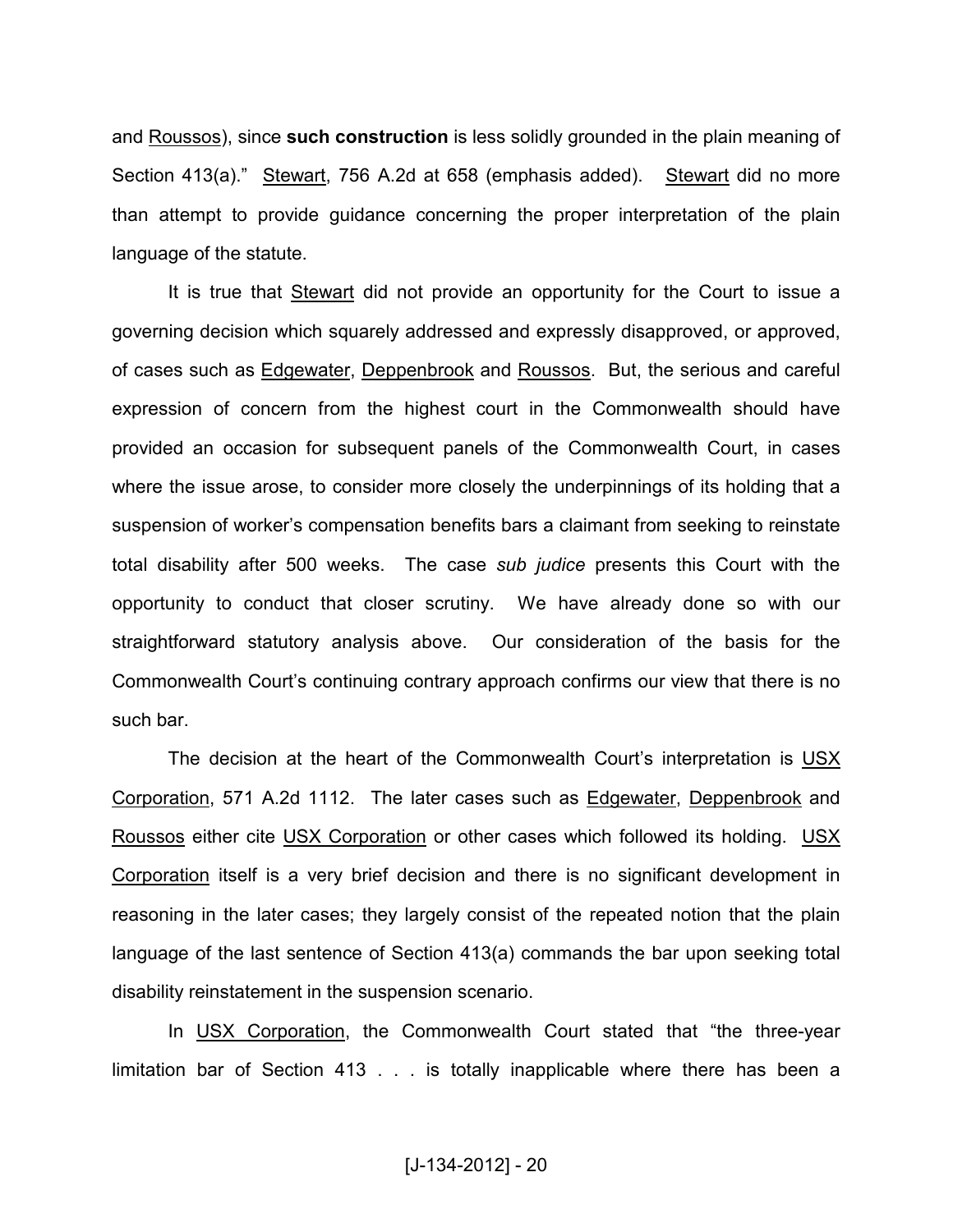suspension, which is addressed in the last proviso of Section 413." Id. at 1114. Although overbroad, that statement was fitting in its context. There, a claimant was paid benefits pursuant to a supplemental agreement prior to being released to work with a suspension in benefits. The claimant worked for approximately two months thereafter, and was then laid off. Approximately four years and eight months from the claimant's last payment, but only about 242 weeks from the date of suspension, the claimant petitioned for a reinstatement of total disability benefits. The employer argued that the claimant's filing window was limited to three years from the date of the claimant's last payment, notwithstanding the fact that the claimant's partial disability compensation was payable for another 258 weeks under the Act. The court held that the controlling proviso was that which afforded the claimant 500 weeks to petition for reinstatement. Read against its facts, and the issue actually presented -- whether the three-year limit or the 500 week limit applied --, the statement in USX Corporation that the three-year period was "totally inapplicable" was unexceptional. Plainly, however, USX Corporation did not deal with a post-500-week petition for total disability benefits, let alone the scenario wherein payment is made late in the 500-week period and the reinstatement petition is filed within three years of that payment. The later Commonwealth Court decisions that applied the quoted statement in USX Corporation to distinct scenarios failed to appreciate the subtlety.

As a result, the later decisions fail to appreciate that the three-year provision in Section 413(a) can have practical application in the event of a compensation payment made late in the 500-week period, such that the remainder of the 500-week period would then become shorter than the three-year period calculated from the claimant's most recent payment. For example, as we understand the statute, giving effect to both provisions, if a post-suspension claimant receives a workers' compensation payment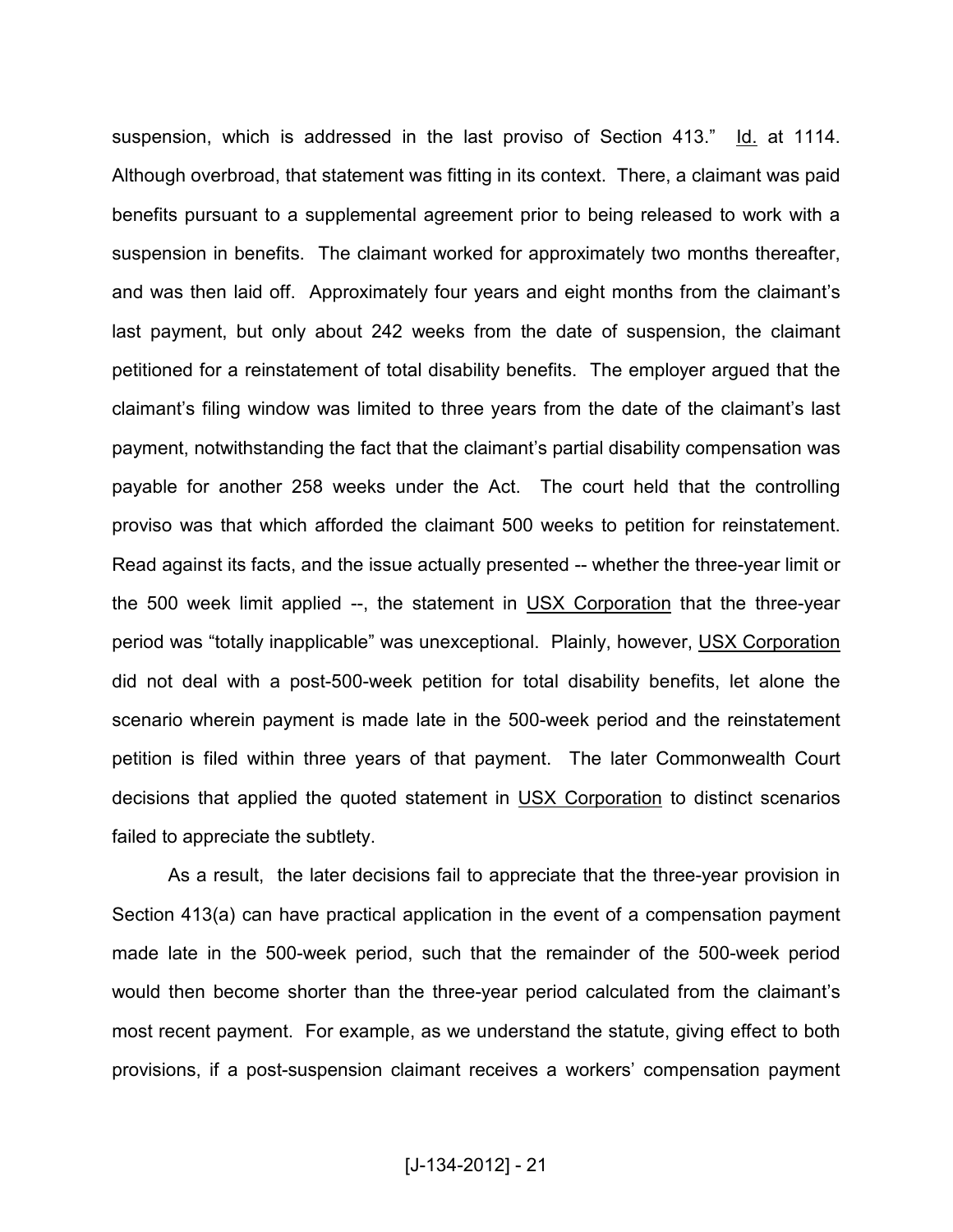pursuant to a brief recurrence of total disability 448 weeks after his return to work, while that claimant retains only 52 weeks of eligibility for partial disability benefits, the claimant nonetheless remains entitled to petition for reinstatement of total disability benefits for three years from the date of this most recent payment according to the plain language of Section 413(a). The court in USX Corporation did not purport to address this scenario. Moreover, none of the cases in this line advert to Section 1932 of the Statutory Construction Act, 1 Pa.C.S. § 1932, respecting the proper construction of statutes *in pari materia*. In short, the holding in USX Corporation may have been correct for the dispute presented there; but the rote application of its summary statement concerning the two different timing provisions in Section 413(a) to distinctly different scenarios in later cases was erroneous.

We now hold that the Commonwealth Court's interpretation of Section 413(a) as automatically barring all post-500-week / post-suspension claims for total disability is mistaken, as the limitations periods set forth in section 413(a) are to be construed and considered concurrently. The provisions of Section 413(a) stand together, not in opposition to one another, and effect must be given to both as far as possible. Kelly. Having clarified the proper operation of Section 413(a), we now turn to the facts of the case *sub judice*.

 Here, appellant was seriously injured on January 24, 1989, and began collecting workers' compensation benefits for total disability as of that date. He returned to work nearly eight months later, on September 20, 1989, earning full pre-injury wages, and thus the Township ceased workers' compensation payments at that time. Appellant continued working without any loss in earnings through his 500-week deadline, which was April 21, 1999. Appellant did not file a reinstatement petition within three years of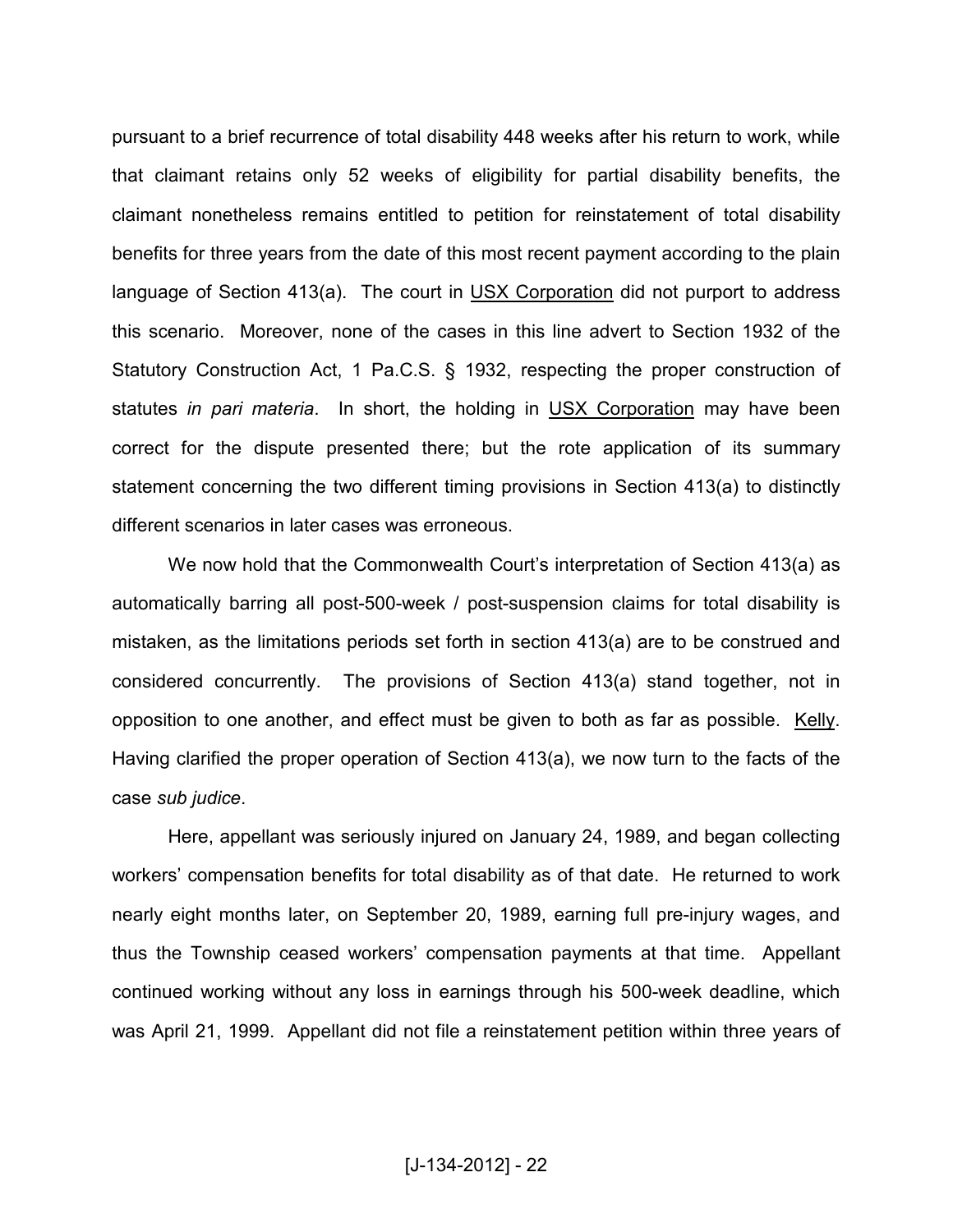that date.<sup>6</sup> Because appellant did not file a petition for reinstatement during the period for which compensation for partial disability was payable, **and** he did not file a petition for reinstatement within three years after the date of his most recent payment, appellant no longer retained the statutory right to petition for reinstatement of workers' compensation payments. Indeed, even if appellant had received a payment on the last day of his 500-week statutory period (which he did not), he would have only been entitled to a three-year period from the date of that payment to file his reinstatement petition. In that event, the latest possible date for him to file a timely petition for modification relative to his January 24, 1989 work-related injury would have been April 21, 2002. On that date, however, appellant continued to work without a loss in earnings, and without filing a petition to reinstate total disability benefits. Thus, according to Section 413(a), appellant retained no right to petition for reinstatement, and "no notice of compensation payable, agreement or award [could] be reviewed, or modified, or reinstated."

 Appellant nevertheless contends that the Township's reinstatement of his workers' compensation payments for total disability (as of February, 24, 2003) pursuant to a May 19, 2003 supplemental agreement, as well as the Township's reinstatement of total disability payments as of June 17, 2005, the Township's reinstatement of total disability payments on June 20, 2007, and finally, the reinstatement of partial disability benefits pursuant to a January, 2008, supplemental agreement all somehow operated to resurrect appellant's expired workers' compensation rights. We cannot agree.

Appellant takes the position that the three-year provision of Section 413(a) operates merely as a technical "statute of limitations" (such that the expiration thereof

 $\overline{a}$ 

 $6$  To be clear, Section 413(a) does not authorize the filing of a reinstatement petition within three years of the 500-week deadline; the operative date for the three-year provision is the date of the most recent payment made prior to the filing.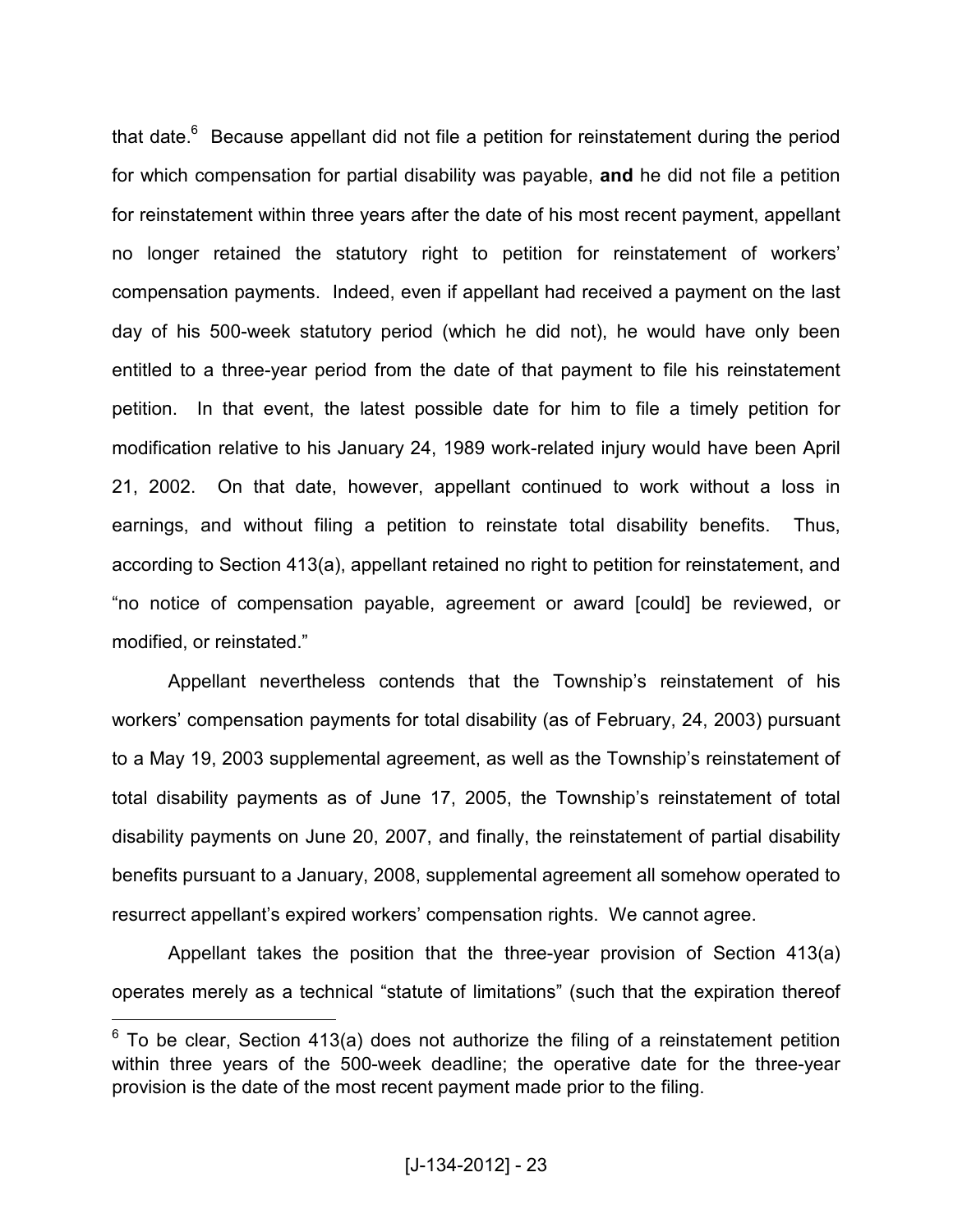extinguishes the availability of a remedy while the underlying right survives), and that only the 500-week provision operates as "a statute of repose" (such that the expiration thereof actually and permanently extinguishes the very underlying right itself). Appellant's Brief at 23 n.9 (citing Flannigan v. WCAB (Colt Industries), 726 A.2d 424 (Pa. Cmwlth. 1999). This assessment is incorrect. Where a statute of limitations pertains to a common law right of action, the expiration of the limitations period does not operate to extinguish the common law right, but only the remedy that may be obtained by the person asserting that right. However, as a general principle, where the right of action arises out of a statute, such as the Workers' Compensation Act, "there is no right of action unless asserted in accordance with the provisions of the statute." First Pool Gas Coal Co. v. Wheeler Run Coal Co., 152 A. 685, 687 (Pa. 1930). Therefore, the statutory right of action is inextricably tethered to the provisions of the statute creating that right, including any temporal limitations established therein. Thus, the Superior Court has explained:

> The right of action here is created by The Workmen's Compensation Act, which also contains the limitation here being considered. The limitation, therefore, constitutes a statute of repose. . . .

> Such statutes are in the nature of conditions put by the law upon the right given. . . . They bar not only the remedy but the right.

Overmiller v. D. E. Horn & Co., 159 A.2d 245, 248-49 (Pa. Super. 1960) (citations omitted); see also Martin v. Pittsburg Rys. Co., 75 A. 837, 838 (Pa. 1910) (where statute creates right of action which does not exist at common law, and statute requires filing claim within fixed time period, defendant as to that claim may show that filing was not made within time fixed by statute, and "when this fact is established, the right to recover is defeated"). Similarly, the Commonwealth Court has explained that the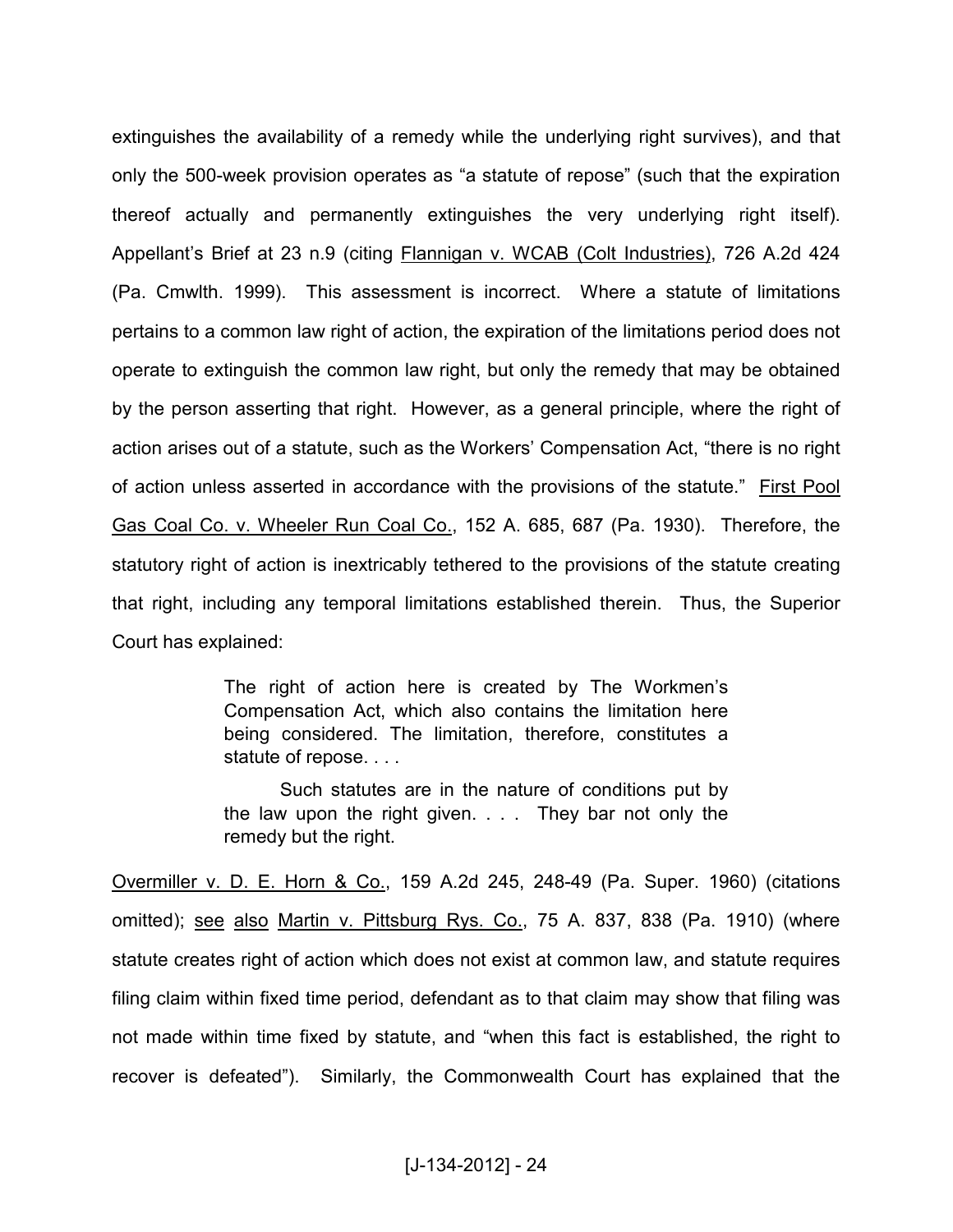limitations periods of the Act are properly understood as statutes of repose because, "the time limitation which governed the right of action was considered to be part of the cause of action, and not merely a procedural limit on a common law remedy." Steibing v. WCAB (City of Hazleton), 665 A.2d 865, 868 & n.6 (Pa. Cmwlth. 1995) ("The running of the three year time limitation in Section 434 of the Act [77 P.S. § 1001] can be tolled by, *inter alia,* payments of compensation or payments by an employer in lieu of compensation."); see also Sharon Steel, 670 A.2d at 1196 n.2 (also construing Section 434's provision that "a referee ... [may,] at any time within three years from the date to which payments have been made, set aside a final receipt, upon petition filed with the department, or on the department's own motion").<sup>7</sup>

Therefore, for purposes of determining the effect of the expiration of the limitations periods set forth in Section 413(a), there is no basis in law or logic to distinguish between the three-year limitations period and the 500-week period.

Simply put, the Act provides no mechanism whereby an agreement can create or resurrect a right under the statute, where the statute itself mandates that the right is expired. Consistently, in Sharon Steel, the Commonwealth Court held that a claimant's supplemental agreement was void on its face for purposes of the Act because the right to compensation was extinguished prior to execution of the supplemental agreement.

 $\overline{a}$ 

<sup>7</sup> Accord Harrington v. Mayflower Mfg. Co., 96 A.2d 180, 181 (Pa. Super. 1953) (construing prior iteration of Section 413(a), which required that reinstatement petitions be filed within one year of most recent payment of compensation; "the provision in § 413 . . . is not a technical statute of limitation . . . . It is strictly a statute of repose which completely extinguishes the right and not merely the remedy . . . .") (citing Ratto v. Pennsylvania Coal Co., 156 A. 749, 751 (Pa. Super. 1931) ("The right which appellants now seek to assert is purely statutory. . . . We are of [the] opinion that it was [the Legislature's] intent to make the filing of the claim petition within the specified time an express condition of the right to obtain an award of compensation, and that failure so to do should operate as an absolute bar of the right.").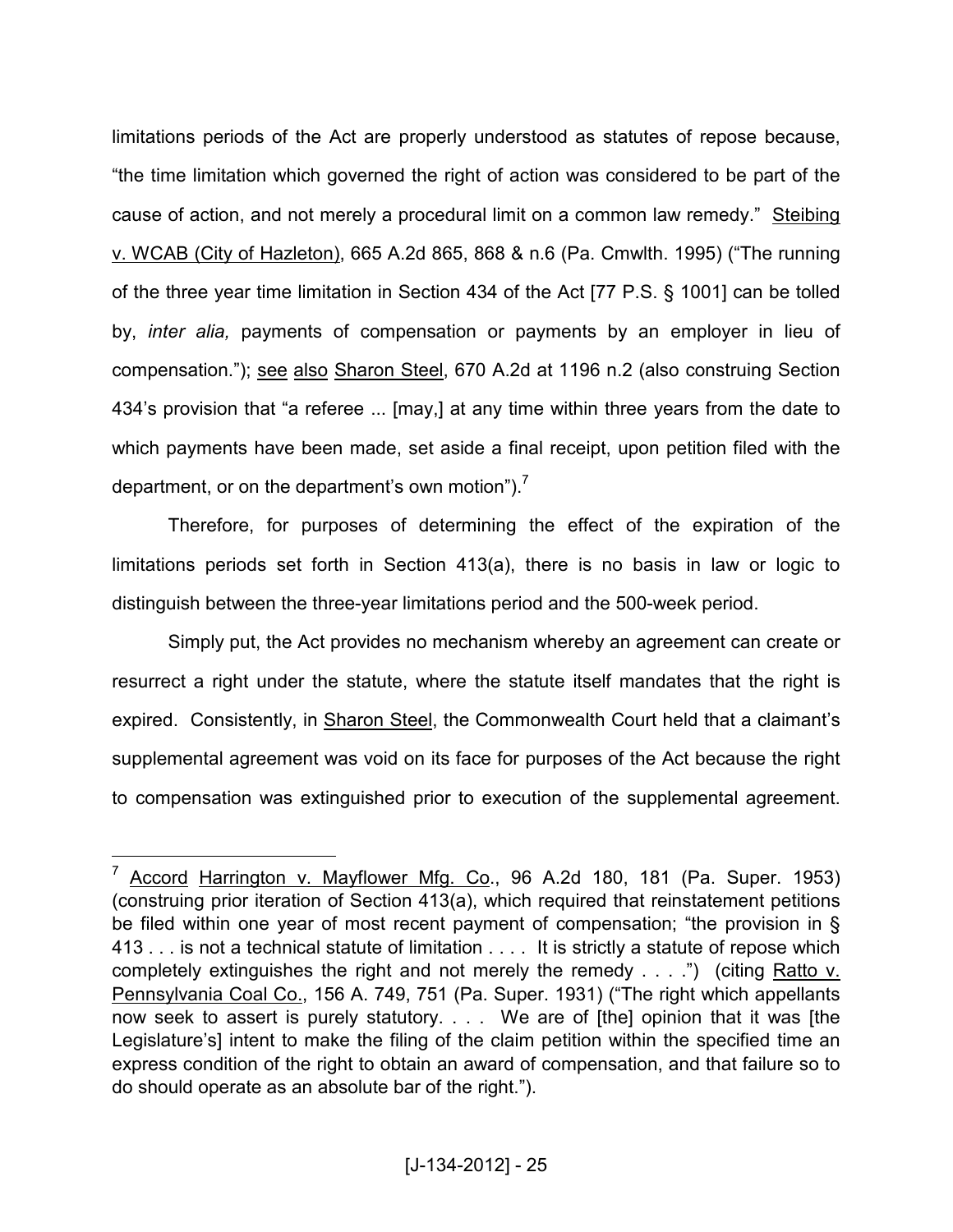670 A.2d at 1198 ("The limitations provision . . . creates a very specific and limited right to receive compensation . . . . Therefore, nothing . . . can act to override or circumvent this clear and limiting right to compensation."). Of course, nothing in the Act constrains an employer from voluntarily compensating a claimant beyond the obligation imposed by the Act; however, the Act does not enable an employer, or the parties, to create a statutory right to relief which does not exist, nor to resurrect any statutory right which has expired according to the terms of the statute. Because appellant's right to compensation was extinguished prior to the execution of his supplemental agreements, those agreements are a nullity for purposes of seeking relief under the Act.

Concerning the date on which a claimant's right to compensation under the Act expires, in light of our holding that the limitations periods specified in Section 413(a) must be read concurrently, we note that the three-year limitations period is tolled by payments of, or in lieu of, workers' compensation. Section 413(a) (petition may be filed at any time "within three years after the date of the most recent payment"). Thus, any such payment made at any time prior to the expiration of a claimant's right to workers' compensation will extend the right to petition for reinstatement of total disability benefits. Once the claimant's rights have expired, however, as here, no payment, whether by agreement or misconstruction of the Act, or commendable compassion, can operate to resurrect an expired claim premised upon the Workers' Compensation Act.

In this case, appellant received payments pursuant to supplemental agreements which were executed subsequent to the expiration of his statutory right to compensation. Those payments did not resurrect appellant's expired claims.

**B.** 

Finally, appellant argues that the Commonwealth Court erred in failing to reinstate the WCJ's penalty award because the Act did not give the Township the right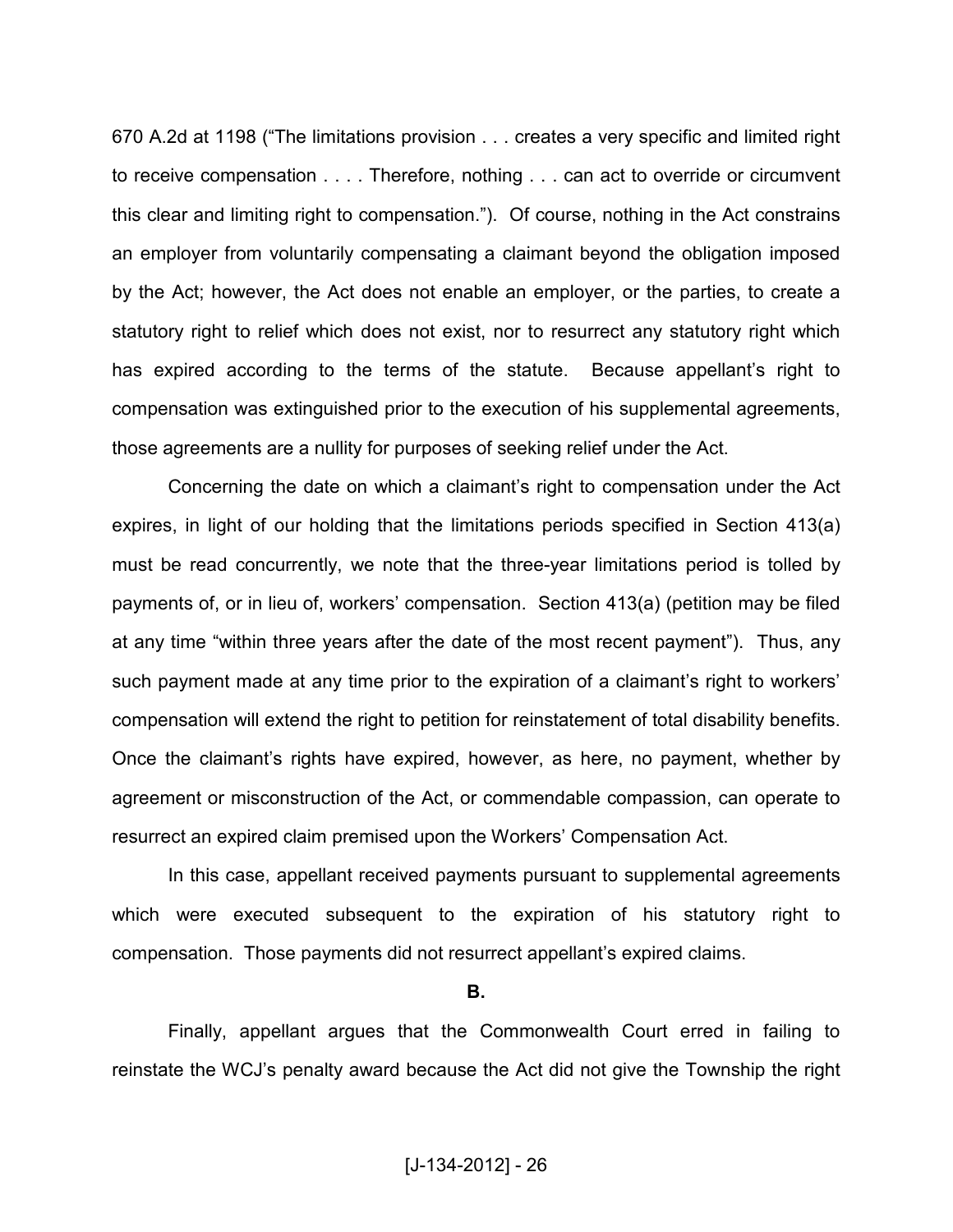to unilaterally cease compensation payments under his final supplemental agreement without observing the requirements of the Act. Appellant concedes, however, that in seeking penalties under the Act, the burden is on the claimant to prove a violation of the Act in the first place. Sanders v. WCAB (Marriott Corp.), 756 A.2d 129, 132-33 (Pa. Cmwlth. 2000). In support of the argument that a unilateral refusal to pay workers' compensation per an existing "agreement" is a violation of the Act, appellant cites City of Philadelphia v. WCAB (Sherlock), 934 A.2d 156 (Pa. Cmwlth. 2007), where the Commonwealth Court noted: "It is well-settled that an employer who is obligated to pay a claimant benefits may cease paying such benefits only when one of [certain] conditions is satisfied . . . ." Id. at 160 n.9; see also Sheridan v. WCAB (Anzon, Inc.), 713 A.2d 182, 186 (Pa. Cmwlth. 1998) ("The Employer's unilateral cessation of payments herein violated its pre-existing obligation to pay . . ."). The Township, on the other hand, cites Wyche v. WCAB (Pimco), 706 A.2d 1297 (Pa. Cmwlth. 1998), for the proposition that no workers' compensation penalties are in order where there is no workers' compensation award. Id. at 1300-01 ("[B]ecause the WCJ and Board determined that Claimant was not entitled to basic workers' compensation benefits, which Claimant does not even contest on appeal to this Court, we again hold . . . that a \$5,000 penalty imposed without a basic award of benefits is inappropriate.").

Here, as explained above, appellant has failed to prove that the Township violated the Act by refusing to continue payments under the final supplemental agreement, which was not enforceable under the Act since appellant's right to compensation expired prior the execution of that agreement. Because no payments were then properly payable to appellant, the Township was not "an employer who is obligated to pay" at that time, and its refusal to pay appellant could not constitute a violation of the Act. Certainly, if an employer unilaterally ceases payments where